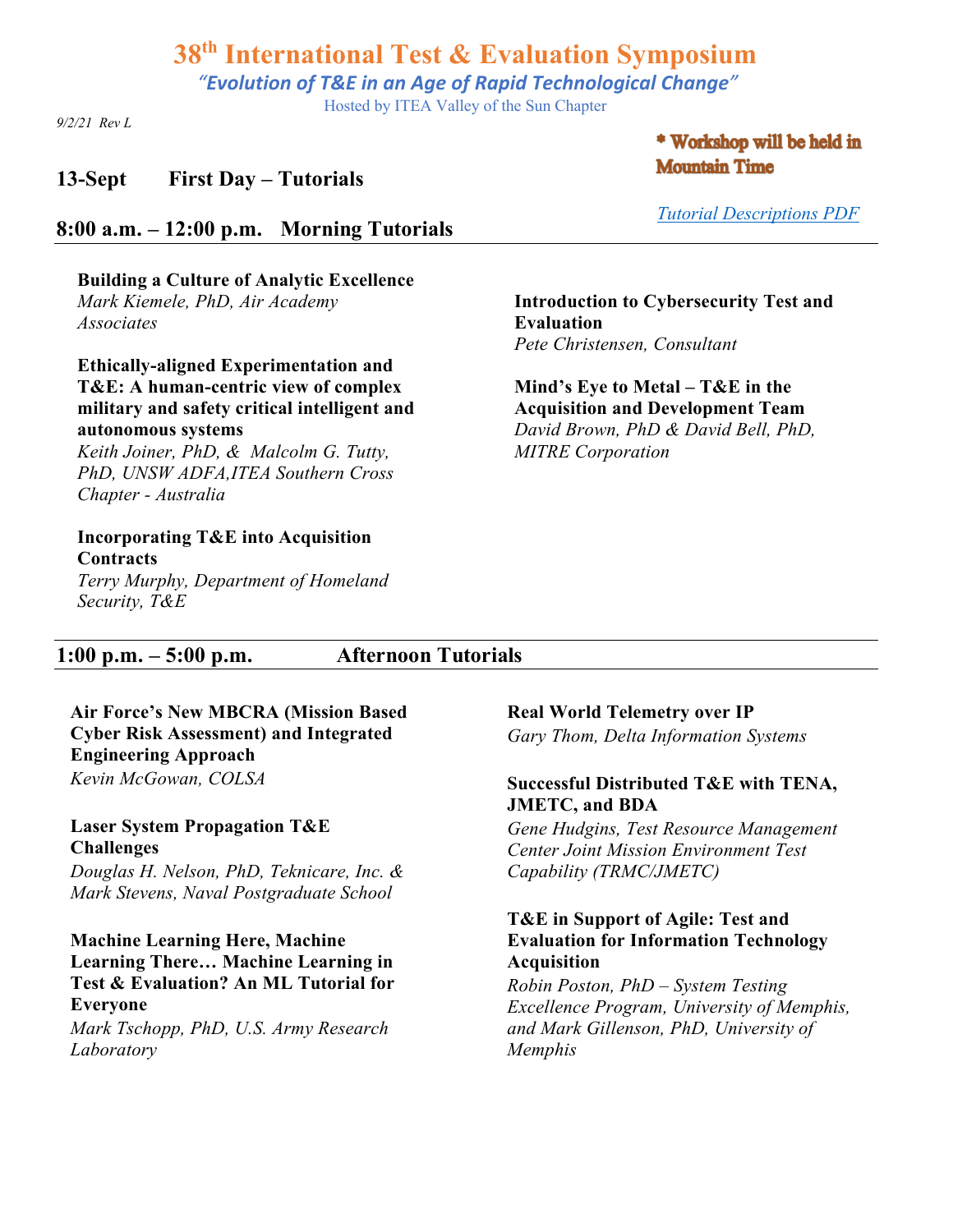*"Evolution of T&E in an Age of Rapid Technological Change"*

Hosted by ITEA Valley of the Sun Chapter

*9/2/21 Rev L*

# **14-Sept Second Day - Plenary Sessions, Technical Sessions, & Exhibits**

| $8:30$ a.m. | Welcome:                         |
|-------------|----------------------------------|
|             | Mr. Pete Crump, ITEA President   |
|             | <b>STAR Spangled Banner</b>      |
|             | Steve Woffinden, Symposium Chair |
|             |                                  |

- 8:45 a.m. Opening Speaker: Raymond O'Toole, PhD, Director (acting) and Principal Deputy to the Director of Operational Test & Evaluation, Office of the Secretary of Defense
- 9:30 a.m. Keynote Speaker: James Wells, Director, Test and Evaluation, Department of Homeland Security, Science & Technology Directorate

#### **10:00 a.m. 30- minute Break. Please take this time to visit the virtual exhibit hall**

#### 10:30 a.m. **Test and Resource Perspective on Emerging Technologies**

*Moderated by James Wells, Director, Test and Evaluation, Department of Homeland Security, Science & Technology Directorate*

#### Panelists:

- $\triangleright$  Kyle Fox, Executive Director, Systems Integration & Test, Raytheon Missiles & Defense
- $\triangleright$  Raymond O'Toole, PhD, Director (acting) and Principal Deputy to the Director of Operational Test & Evaluation, Office of the Secretary of Defense
- Ø George Rumford, Director (acting) and Principal Deputy, Test Resource Management
- Ø Malcolm G. Tutty, PhD, Australian Defence Force Academy, ITEA Southern Cross Chapter - Australia

#### **12:00 p.m. Lunch Break – Please take this time to visit the virtual exhibit hall**

- 12:30 p.m. Featured Speaker: Keoki Jackson, PhD, Senior Vice President, General Manager, MITRE National Security
- 1:15 p.m. Featured Speaker: Kyle Fox, Executive Director, Systems Integration & Test, Raytheon Missiles & Defense
- 2:00 p.m. Featured Speaker: Shimon Fhima, Director Strategic Programmes, UK Ministry of Defence
- 2:45 p.m. Preview of day two Steve Woffinden, Symposium Chair

# *Please join us in the virtual exhibit hall from 2:30-5:00pm. Attendees will be able to video chat with exhibitors during this time.*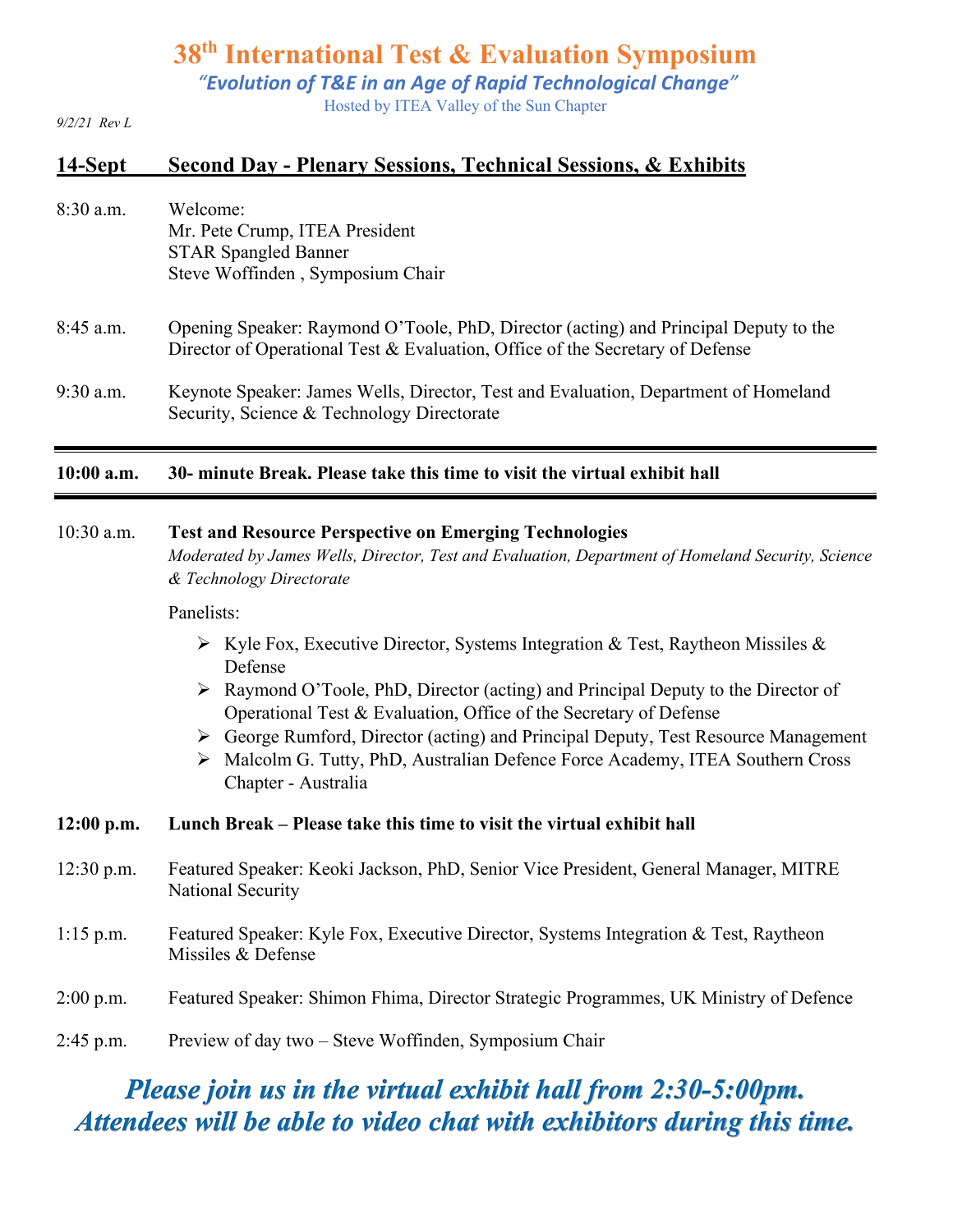*"Evolution of T&E in an Age of Rapid Technological Change"*

Hosted by ITEA Valley of the Sun Chapter

*9/2/21 Rev L*

| 15-Sept      | Third Day - Plenary Sessions, Technical Sessions, & Exhibits                                                                                  |
|--------------|-----------------------------------------------------------------------------------------------------------------------------------------------|
| $8:00$ a.m.  | Welcome and overview of the day's events – Steve Woffinden, Symposium Chair                                                                   |
| $8:05$ a.m.  | Featured Speaker: Matthew C. Wroten, Lt Col, USSF, Deputy, Test Enterprise Division                                                           |
| $8:45$ a.m.  | Featured Speaker: Devin Cate, Director of Test & Evaluation, USAF                                                                             |
| $9:30$ a.m.  | Featured Speaker: Carroll "Rick" Quade, Director, Navy Innovation, Technology<br>Requirements and Test and Evaluation, Department of the Navy |
| $10:10$ a.m. | Featured Speaker: James Cook, Army T&E Executive                                                                                              |

#### **10:45 a.m. 15- minute Break. Please take this time to visit the virtual exhibit hall**

#### 11:00 a.m. **T&E for AI/ML Enabled Systems**

*Moderated by Jane Pinelis, PhD, Chief of the Test, Evaluation and Assessment Branch, Department of Defense Joint Artificial Intelligence Center*

#### Panelists:

- $\triangleright$  Alec Banks, Defence Science and Technology Labs
- Ø Chad Bieber, Johns Hopkins University Applied Research Lab, Department of Defense Joint Artificial Intelligence Center
- Ø Laura Freeman, PhD, Director, Intelligent System Lab, Virginia Tech Hume Center
- Ø John Haman, Institute for Defense Analyses
- Ø Galen Mullins, PhD, Johns Hopkins University Applied Research Lab
- 12:30 p.m. Featured Speaker: Neal MacKertich, PhD, Principal Engineering Fellow, Raytheon Missiles & Defense (retired)

#### **1:00 p.m. Lunch Break – Please take this time to visit the virtual exhibit hall**

1:30 p.m. Technical Tracks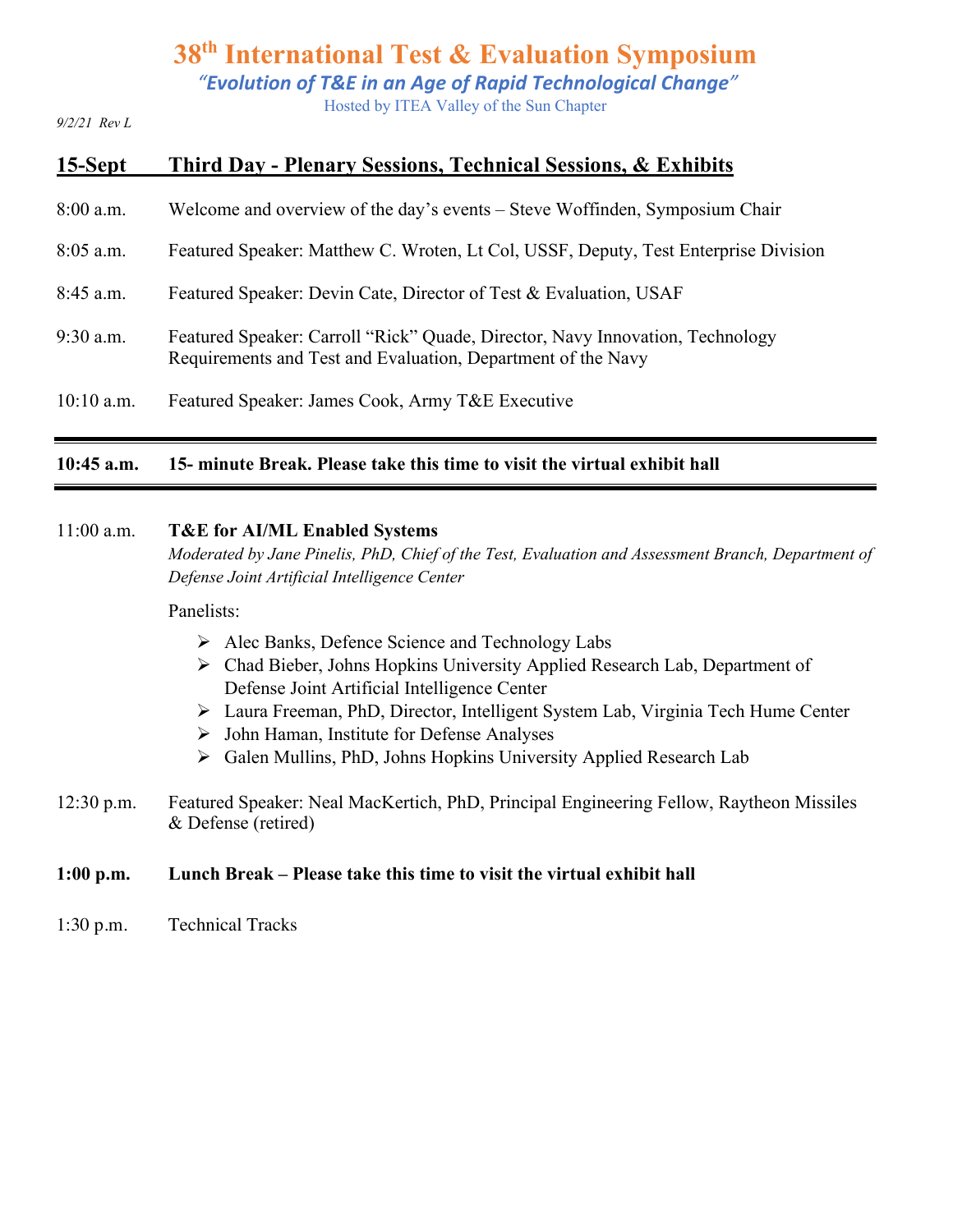*"Evolution of T&E in an Age of Rapid Technological Change"*

Hosted by ITEA Valley of the Sun Chapter

*9/2/21 Rev L*

| <b>Chair</b>                                                 | <b>Time</b> | <b>Title</b><br>Presenter(s)                                                                           |                                                                                                |
|--------------------------------------------------------------|-------------|--------------------------------------------------------------------------------------------------------|------------------------------------------------------------------------------------------------|
| <b>Track 1: Visual Analytics</b>                             |             |                                                                                                        |                                                                                                |
| Simon Su,<br>PhD, ARL<br><b>DSRC</b>                         | 1:30        | Using Natural Language Processing to<br>Construct a Knowledge Graph of Test<br><b>Incident Reports</b> | Sagar Indurkhya, PhD, Hector<br>Vazquez, Aakash Indurkhya, Ciro<br>Donalek, Virtualitics, Inc. |
|                                                              | 2:00        | SyncVis, a Framework for 2D and 3D<br><b>Visual Analytics</b>                                          | Simon Su, PhD, and Vincent Perry,<br>ARL DSRC; Olena Tkachenko,<br>GDIT; Michael An, Parsons   |
|                                                              | 2:30        | Integrating Machine Learning and<br>Interactive Visualizations for<br>Heterogeneous T&E Data Analysis  | Mariya Occorso and Vincent Perry,<br><b>ARL DSRC</b>                                           |
|                                                              | 3:00        | <b>Battlespace Visualization Interaction</b><br>Platform for Test Planning and Data<br>Visualization   | Simon Su, PhD, and Vincent Perry,<br>ARL DSRC; Jeffery Peterson, &<br>Charles Amburn, DPG      |
| <b>Track 2: Cyber-Physical Systems Testing</b>               |             |                                                                                                        |                                                                                                |
| <b>Bill "Data"</b><br>Bryant, PhD,<br><b>MTSI</b>            | 1:30        | Assurance Cases as a Grand Unified<br>Theory of Weapon Systems and<br><b>Platform Cyber Risk</b>       | Bill "Data" Bryant, PhD, MTSI                                                                  |
|                                                              | 2:00        | Cyber Test and Evaluation for Supply<br>Chain Risk Management                                          | Sarah Standard, OUSD R&E,<br>Developmental Test, Evaluation, and<br>Assessments                |
|                                                              | 2:30        | Cyber Testing Networks Over Their<br>Entire Life Cycle in a Digital Twin<br>Environment                | Charles D. Burdick & Deepinder<br>Sidhu, PhD, Cyberspace Analytics<br>Corp.                    |
|                                                              |             | Track 3: Future of T&E and Cybersecurity – Current Gaps, Innovations, and Requirements                 |                                                                                                |
| <b>Erwin Sabile,</b><br><b>Booz Allen</b><br><b>Hamilton</b> | 1:30        | Cyber Survivability Test and<br>Evaluation                                                             | Ryan Mayer, COMOPTEVFOR,<br>Deputy Director, Cybersecurity OT&E                                |
|                                                              | 2:00        | <b>TBD</b>                                                                                             | Scott Aughenbaugh, Acting Chief of<br>Staff, National Security Innovation<br>Network (NSIN)    |
|                                                              | 2:30        | <b>TBD</b>                                                                                             | CAPT William Selk, Commanding<br>Officer                                                       |
|                                                              | 3:00        | Joint Artificial Intelligence (AI) Red<br><b>Teaming</b>                                               | Galen Mullins, PhD, Johns Hopkins<br>University Applied Research Lab<br>(JHUAPL)               |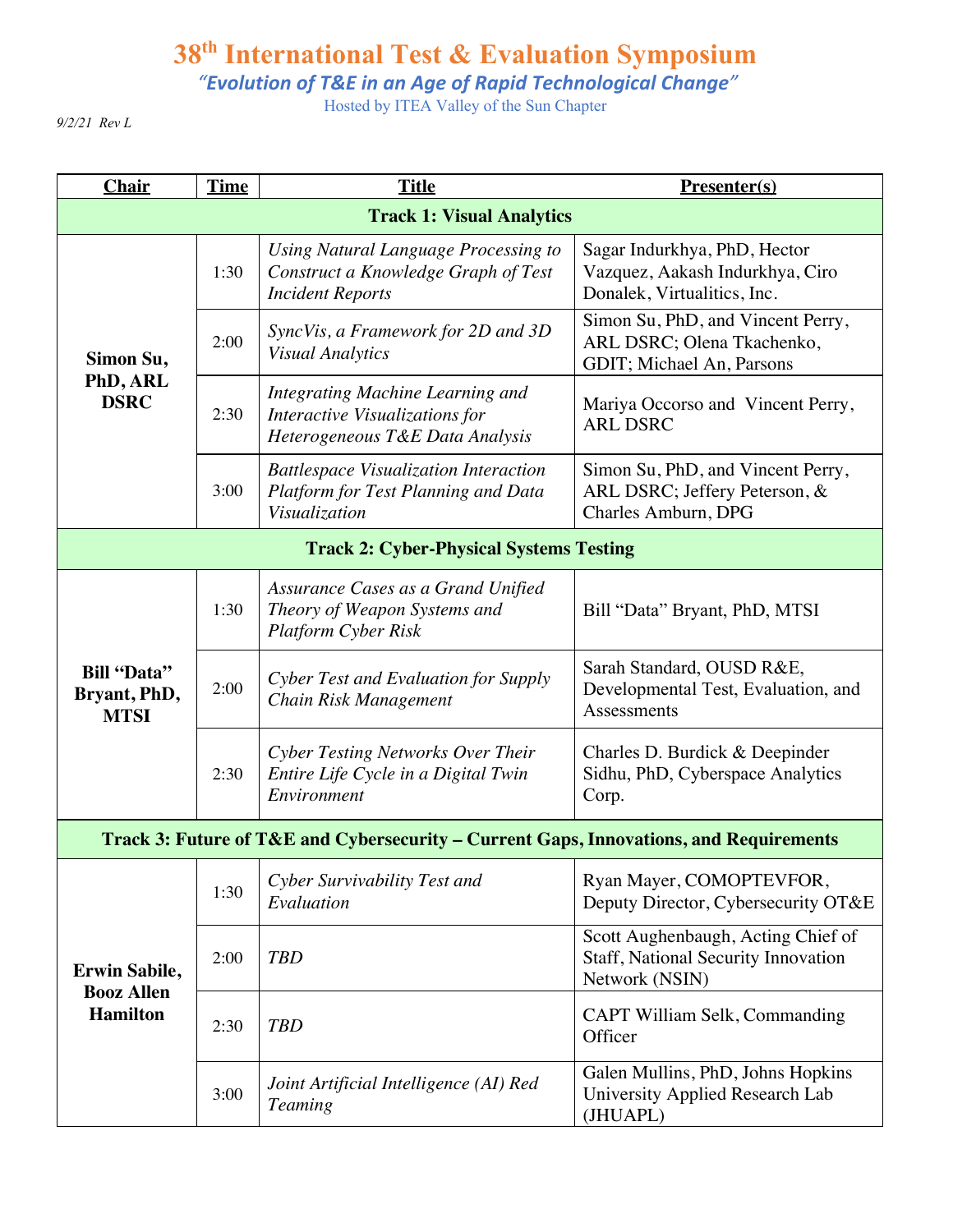*"Evolution of T&E in an Age of Rapid Technological Change"*

Hosted by ITEA Valley of the Sun Chapter

*9/2/21 Rev L*

| <b>Track 4: Data Analytics &amp; Automated Test Reporting</b> |      |                                                                                                                                             |                                                                                                                                                                  |
|---------------------------------------------------------------|------|---------------------------------------------------------------------------------------------------------------------------------------------|------------------------------------------------------------------------------------------------------------------------------------------------------------------|
| Larisa Funk,<br><b>Booz Allen</b><br><b>Hamilton</b>          | 1:30 | Applying Scientific Test and Analysis<br>Techniques in the Agile/DevSecOps<br><b>T&amp;E</b> Environment                                    | William F. Rowell, PhD, retired and<br>Kimberly L. Wolfe, Scientific Test<br>and Analysis Techniques Center of<br>Excellence                                     |
|                                                               | 2:00 | Seminal Analysis Methodology Based<br>on Uncorrelated Data Collection in<br>Either Benign or Contested<br><b>Environments</b>               | Nathan A. Ruprecht & Elisa N.<br>Carrillo, 746 Test Squadron                                                                                                     |
|                                                               | 2:30 | Cost-effective Method to Characterize<br>Antenna Performance                                                                                | James D. Silk & James M. Ralston,<br>Institute for Defense Analyses                                                                                              |
|                                                               | 3:00 | Data Science and Predictive Modeling                                                                                                        | Chelsea Owens & Larisa Funk, Booz<br>Allen Hamilton                                                                                                              |
| <b>Track 5: Agile Methods and DOE</b>                         |      |                                                                                                                                             |                                                                                                                                                                  |
|                                                               | 1:30 | Use of DOE tools in a Development<br>Laboratory                                                                                             | Jasveer Ramroo Beni, Master Builders<br>Solutions Construction Chemicals,<br><b>LLC</b>                                                                          |
| <b>Chris Olinde,</b><br><b>GTRI</b>                           | 2:00 | The Challenges of Agile Software<br>Delivery for Military Embedded<br>Software Solutions                                                    | Chris Olinde, Andrew Mishoe,<br>Stephens Summerlin & Ken Bailey,<br>Georgia Tech Research Institute                                                              |
|                                                               | 2:30 | Looking at Legacy I&V through an<br>Agile Lens                                                                                              | Scott A. Goodman & Doug Moshier,<br>Raytheon Missile & Defense                                                                                                   |
|                                                               |      | <b>Track 6: International T&amp;E</b>                                                                                                       |                                                                                                                                                                  |
|                                                               | 1:30 | <b>Electro-Magnetic Spectrum Operations</b><br>(EMSO) Challenges for Future Test<br>and Evaluation Systems                                  | Loannis Vagias, Cranfield University;<br>Raffaele Fiengo, National Instruments<br>(NI);<br>Anthony McKelvey, Defence Science<br>and Technology Laboratory (DSTL) |
| Ade Britton,<br>PhD, QinetiQ                                  | 2:00 | A Software Connected Approach for<br>Facing the Challenges Associated to<br>New EMSO and Digital<br>Transformation in T&E                   | Raffaele Fiengo, National Instruments<br>(NI) & Massimo Sciotti, Elettronica<br>GmbH (ELT)                                                                       |
|                                                               | 2:30 | <b>Globally Deployable Maritime</b><br>Tracking Range Capability for<br>Maritime Training, Mission Rehearsal,<br><b>Test and Evaluation</b> | Steve Powell, & Rogiero Ramos<br>Qinetiq & Darryl Newborough,<br>Sonardyne                                                                                       |

*Please join us in the virtual exhibit hall from 3:30-5:00pm. Attendees will be able to video chat with exhibitors during this time.*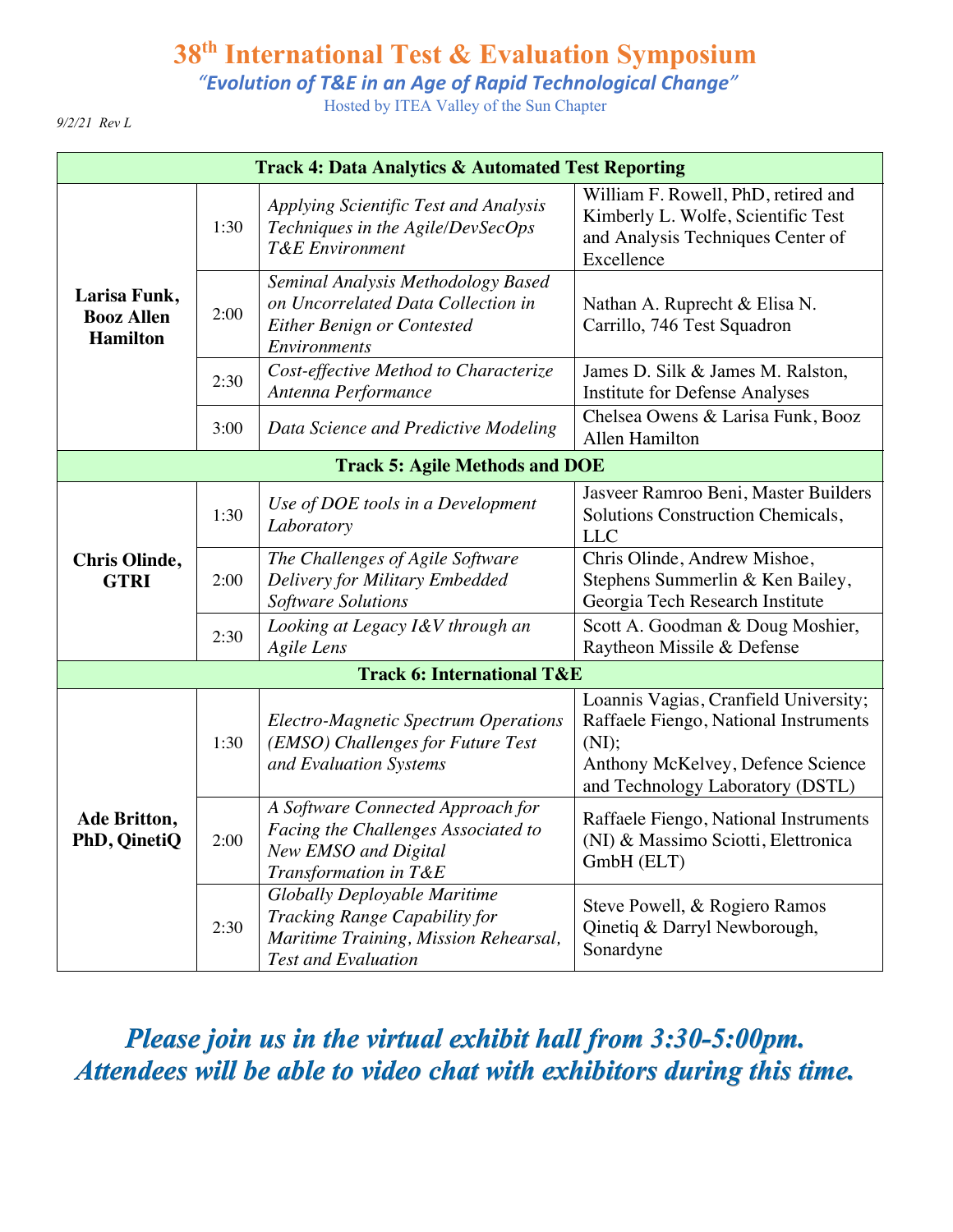*"Evolution of T&E in an Age of Rapid Technological Change"*

Hosted by ITEA Valley of the Sun Chapter

#### *9/2/21 Rev L*

### **16-Sept Fourth Day - Plenary Sessions, Technical Sessions, & Exhibits**

8:20 a.m. Welcome and overview of the day's events – Steve Woffinden, Symposium Chair

#### 8:30 a.m. **T&E Workforce**

*Moderated by Terry Murphy, Deputy Director, Policy and Workforce Development, Department of Homeland Security, Office of Test and Evaluation*

#### Panelists:

- $\triangleright$  Darryl Ahner, PhD, Director, Scientific Test and Analysis Techniques Center of Excellence
- Ø Pete Christensen, Consultant
- Ø Robin Poston, PhD, Dean of the Graduate School, University of Memphis
- Ø Laura Freeman, PhD, Director, Intelligent System Lab, Virginia Tech Hume Center
- Ø Joseph Stasiwski, Enterprise Test Services Lead, Terminal Automation Team, Federal Aviation Administration's (FAA's)
- Ø Kenneth Stefanek, Learning Director for Test and Evaluation, Defense Acquisition University

#### **10:00 a.m. 30- minute Break. Please take this time to visit the virtual exhibit hall**

#### 10:30 a.m. **The Past is Prologue - A Panel of Past Presidents**

*Moderated by Matt Reynolds, Consultant*

Panelists:

- Ø Patricia Sanders, PhD, Independent Aerospace Consultant
- $\triangleright$  John Foulkes
- Ø Rusty Roberts, Georgia Tech Research Institute (GTRI)
- Ø Stephanie Clewer, Systems Application & Technologies, Inc. (SA-TECH)
- Ø Mark Brown, PhD, Vice President, Scientific Research Corporation
- Ø Chas McKee, President and CEO, Taverene Analytics LLC
- Ø Gene Hudgins, Director of Test and Training Environments, KBR
- Ø Bill Keegan, Executive Vice President, Equator Corporation
- Ø Pete Crump, Georgia Tech Research Institute (GTRI)

#### **12:00 p.m. Lunch Break – Please take this time to visit the virtual exhibit hall**

#### **12:30 p.m. Test & Evaluation Professional Awards Presentation**

1:00 p.m. Technical Tracks

| ~·<br>hair <sub>-</sub> | --<br>l ıme | m.<br><u> 1 146</u> | Dr.<br>'acantarí c<br>. I D J<br><b>CNCHLET</b> |
|-------------------------|-------------|---------------------|-------------------------------------------------|
|-------------------------|-------------|---------------------|-------------------------------------------------|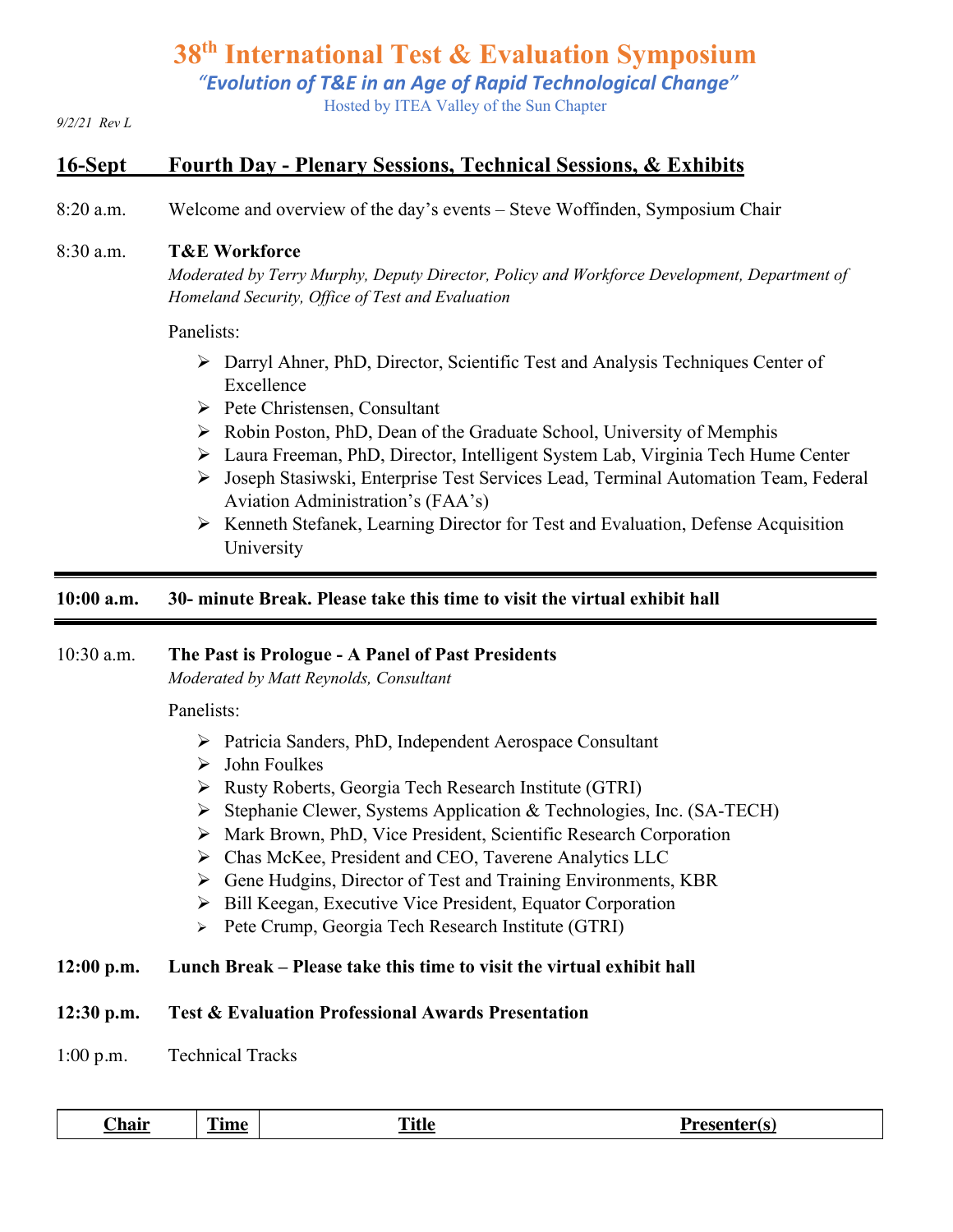*"Evolution of T&E in an Age of Rapid Technological Change"*

Hosted by ITEA Valley of the Sun Chapter

*9/2/21 Rev L*

| <b>Track 7: STEM for T&amp;E</b>                                         |      |                                                                                                                                                      |                                                                                                                                                                   |  |
|--------------------------------------------------------------------------|------|------------------------------------------------------------------------------------------------------------------------------------------------------|-------------------------------------------------------------------------------------------------------------------------------------------------------------------|--|
| Virginia To,<br><b>Army</b><br><b>Research</b><br>Laboratory<br>/Parsons | 1:00 | Forge the Future with Computing                                                                                                                      | Virginia To, Army Research<br>Laboratory /Parsons                                                                                                                 |  |
|                                                                          | 1:30 | Topic Modeling and Visualization for<br><b>Test Incident Report Data</b>                                                                             | Sage Leone, University of Maryland;<br>Jamie Infantolino, US Army Research<br>Laboratory; Adam Childs & Cleon<br>Anderson, US Army Research<br>Laboratory/Parsons |  |
|                                                                          | 2:00 | Visual Analytic Application Toolset for<br>Large-Scale Data                                                                                          | Aiden Kenny, Columbia University;<br>Mariya Occorso, Arcadia University;<br>Vincent Perry, US Army Research<br>Laboratory                                         |  |
|                                                                          | 2:30 | <b>Immersive Environments for Visual</b><br>Analytics                                                                                                | James Hughes, UMD College Park;<br>Selena Hamilton, Penn State<br>University; Virginia To, US Army<br><b>Research Laboratory /Parsons</b>                         |  |
| <b>Track 8: Digital Transformation</b>                                   |      |                                                                                                                                                      |                                                                                                                                                                   |  |
| <b>Suzanne Beers,</b><br>PhD, MITRE                                      | 1:00 | T&E: Required Leadership in The Age<br>of Transformation                                                                                             | Paul McNamara, The Sente Group,<br>Inc.                                                                                                                           |  |
|                                                                          | 1:30 | <b>Accelerating Capability Delivery</b><br>Through Mission-Focused MBT&E                                                                             | Joe Murphy & Bill Beuth, Analytical<br>Graphics Inc / An Ansys Company                                                                                            |  |
|                                                                          | 2:00 | Mission Engineering, Capability<br><b>Evaluation &amp; Digital Engineering</b><br>Informing DoD Technology,<br>Prototyping and Acquisition Decisions | Suzanne Beers, PhD,<br>OUSD(R&E)/DTE&A (The MITRE<br>Corporation)                                                                                                 |  |
| <b>Track 9: Autonomous Systems</b>                                       |      |                                                                                                                                                      |                                                                                                                                                                   |  |
| <b>Leonard</b><br><b>Truett, PhD</b><br><b>STAT COE</b>                  | 1:00 | The Use and Benefits of Modeling and<br>Simulation with Autonomous Testing                                                                           | John Whitt & Paul Bounker, Aberdeen<br>Test Center/Ground Vehicle Systems<br>Center                                                                               |  |
|                                                                          | 1:30 | <b>Evaluating Autonomous System</b><br><b>Information Dominance</b>                                                                                  | Cierra Hall, Judith Stoer & David<br>Scheidt, Weather Gage Technologies                                                                                           |  |
|                                                                          | 2:00 | Path Planning for Multi-Agent Semi-<br>Autonomous Rover in an Integrated<br>System Test Facility Without the Aid of<br><b>GPS</b>                    | Lauren Blanks, Allyson Burba, Isaac<br>Isukapati & Brian Neff, U.S. Air<br>Force Academy and National Robotics<br><b>Engineering Center</b>                       |  |
|                                                                          | 2:30 | Advancements in Test and Evaluation<br>for Autonomous Systems (ATEAS)                                                                                | Charlie Middleton & Lenny Truett,<br>PhD, Scientific Test and Analysis<br>Techniques Center of Excellence<br>(STAT COE)                                           |  |
| <b>Track 10: International T&amp;E 2</b>                                 |      |                                                                                                                                                      |                                                                                                                                                                   |  |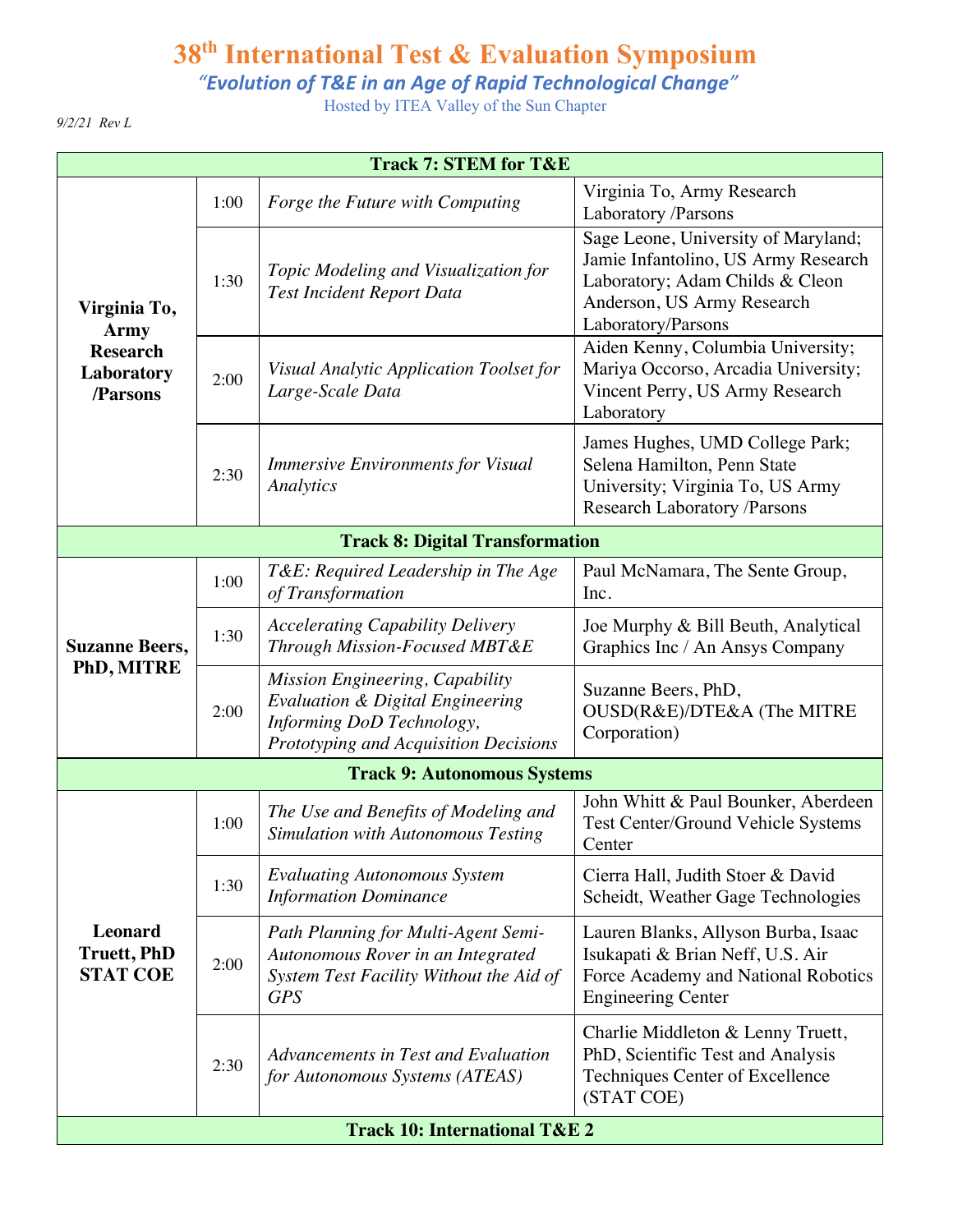*"Evolution of T&E in an Age of Rapid Technological Change"*

Hosted by ITEA Valley of the Sun Chapter

*9/2/21 Rev L*

| Ade Britton,<br><b>PhD, Qinetiq</b>                   | 1:00 | Modernizing T&E is Much Easier to<br>Say                                                                                               | Richard Cawthorne, Defence Science<br>and Technology Laboratory (DSTL)                                       |  |
|-------------------------------------------------------|------|----------------------------------------------------------------------------------------------------------------------------------------|--------------------------------------------------------------------------------------------------------------|--|
|                                                       | 1:30 | The Queensland Flight Test Range<br>(QFTR)                                                                                             | Rob Dunn & Jim Parkes, QinetiQ<br>Australia Pty Ltd                                                          |  |
|                                                       | 2:00 | System of Systems Synthetic Evaluation                                                                                                 | Mark Threadgold and Ben Egan, UK<br>Ministry of Defence, Defence Science<br>and Technology Laboratory (DSTL) |  |
| <b>Track 11: Workforce Certification</b>              |      |                                                                                                                                        |                                                                                                              |  |
| Pete<br>Christensen,<br><b>Consultant</b>             | 1:00 | Elevating the T&E Profession Through<br><b>CTEP</b>                                                                                    | Pete Christensen, Consultant                                                                                 |  |
|                                                       | 1:30 | DOD T&E Certification                                                                                                                  | Paul Shaw, Professor, Cybersecurity,<br>Defense Acquisition University                                       |  |
|                                                       | 2:00 | Micro-Credentialing for Professional<br>Development                                                                                    | Taz Daughtrey, President,<br>Association for Testing & Software<br><b>Quality Assurance</b>                  |  |
|                                                       | 2:30 | Value of Testing Certifications for<br>Agile & DevSecOps                                                                               | Andrew Pollner, American Software<br><b>Testing Qualifications Board</b>                                     |  |
| <b>Track 12: Test Technology</b>                      |      |                                                                                                                                        |                                                                                                              |  |
| <b>Ben</b><br>Kupferschmidt,<br><b>Curtiss-Wright</b> | 1:00 | Delivering Output Based T&E<br>Capability                                                                                              | Andrew Cunningham, QinetiQ                                                                                   |  |
|                                                       | 1:30 | <b>Making Flight Test Instrumentation</b><br><b>Setup Easier</b>                                                                       | Ben Kupferschmidt, Curtiss-Wright                                                                            |  |
|                                                       | 2:00 | <b>Testing Mixed-Use Networks – Insights</b><br>Into a Complex Test Process                                                            | Dan Pleasant, Jarrod Tsukada & Kelly<br>Caulk, Keysight Technologies, Inc.                                   |  |
|                                                       | 2:30 | Testing for the Future Fight: Necessary<br>Range Capabilities to Ensure<br><b>Operational Superiority of Defense</b><br><b>Systems</b> | Heidi Perry, MIT Lincoln<br>Laboratories; Hans Miller, MITRE<br>Corporation; Derrick Hinton, SRC             |  |

*Please join us in the virtual exhibit hall from 3:00-5:00pm. Attendees will be able to video chat with exhibitors during this time.*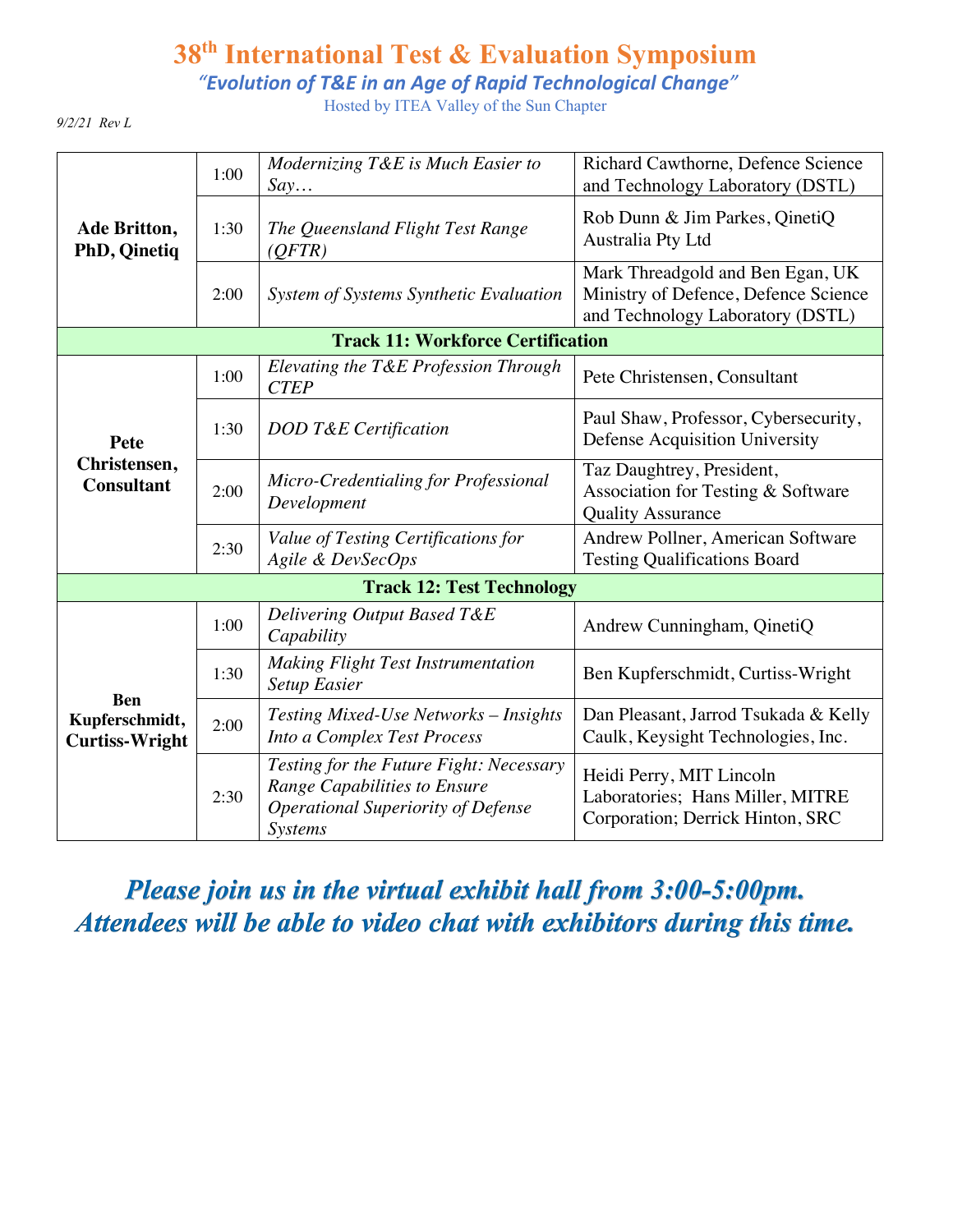*"Evolution of T&E in an Age of Rapid Technological Change"*

Hosted by ITEA Valley of the Sun Chapter

*9/2/21 Rev L*

# **17-Sept Fifth Day - Plenary Sessions, Technical Sessions, & Exhibits**

- 7:30 a.m. Welcome and overview of the day's events Steve Woffinden, Symposium Chair
- 7:35 a.m. State of ITEA Pete Crump, President of ITEA
- 7:45 a.m. Featured Speaker: Michael Schmidt, PhD, Master Builders Solutions

#### 8:30 a.m. **T&E Integrated Into Agile and DevSecOps**

*Moderated by Robin Poston, PhD, Director of the System Testing Excellence Program, FedEx Institute of Technology, The University of Memphis*

Panelists:

- $\triangleright$  Mike Knoll, Vice President, IT, FedEx
- $\triangleright$  Tom Meservy, PhD, Brigham Young University
- $\triangleright$  Antonia Pulley, U.S. Citizenship and Immigration Services
- Ø John Stasulli, Parsons Corp

#### **10:00 a.m. 30- minute Break. Please take this time to visit the virtual exhibit hall**

#### 10:30 a.m. **Digital Engineering**

*Moderated by Edward Kraft, PhD*

Panelists:

- Ø Darryl Ahner, PhD, Director, Scientific Test and Analysis Techniques Center of Excellence
- $\triangleright$  COL (R) Rick Bailer, Consultant
- Ø Tom Downs, Manager, Engineering, Weapon Systems, GD-OTS Armaments and Energetics Business Unit
- Ø Kevin Fahey, President and CEO, Cypress International
- Ø Camille Robbins, Director, Virtual Test and Advanced Electronics Directorate, ATC

#### **12:00 p.m. 10- minute Break. Please take this time to visit the virtual exhibit hall**

- 12:10 p.m. Closing Speaker: James Wells, Director, Test and Evaluation, Department of Homeland Security, Science & Technology Directorate
- 12:45 p.m. Final Remarks Steve Woffinden, Symposium Chair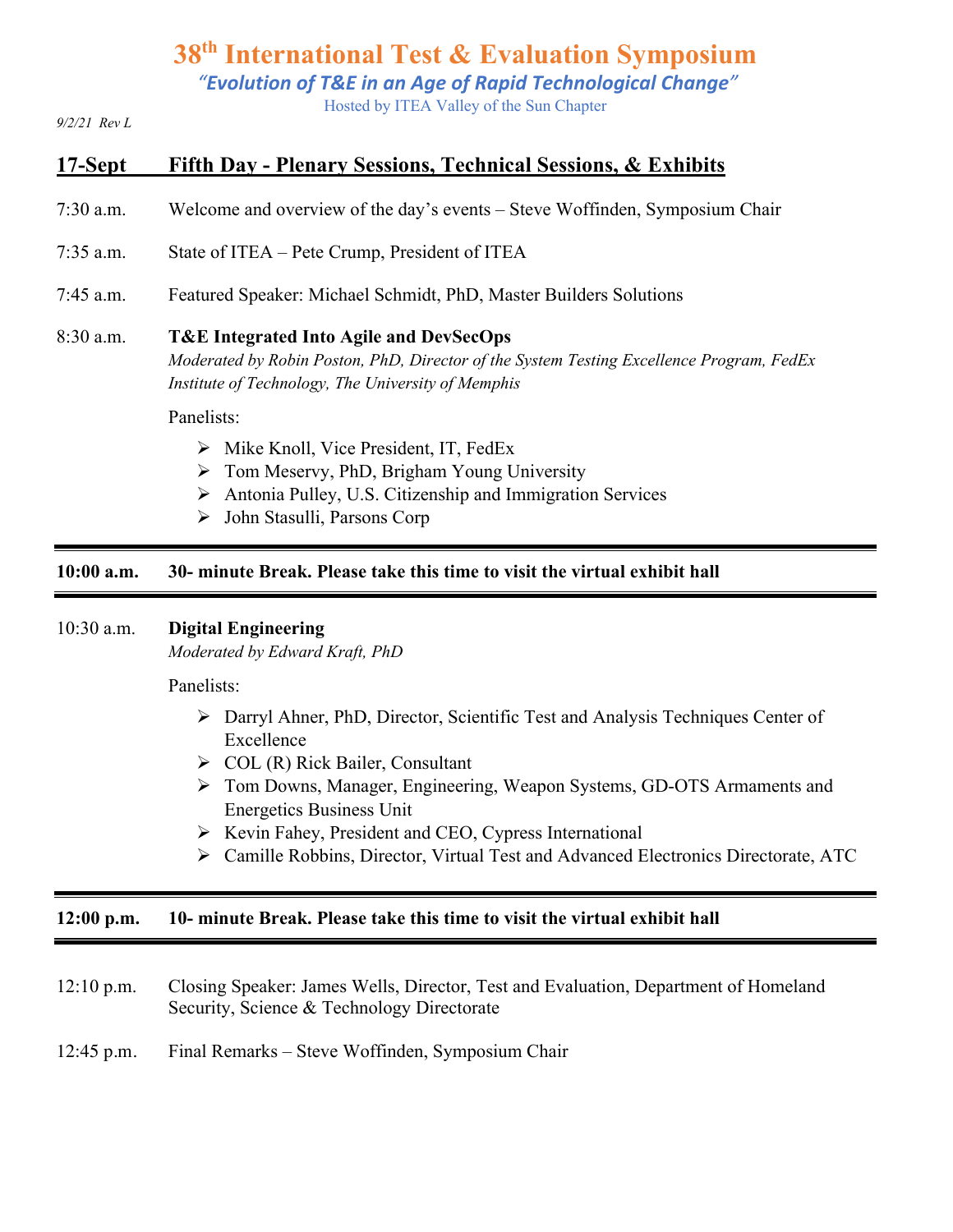*"Evolution of T&E in an Age of Rapid Technological Change"*

Hosted by ITEA Valley of the Sun Chapter

*9/2/21 Rev L*

#### **Program Planning Committee**

Symposium Chair: Steve Woffinden, General Dynamics Mission Systems Symposium Co-Chair: J. Michael Barton, PhD, Parsons Fellow Technical Chair: Erwin Sabile, Booz Allen Hamilton Exhibits and Sponsorships: Lena Moran – 951-219-4817, Lena@itea.org Awards Committee Chair: Stephanie Clewer, SA-TECH

#### **Additional Symposium Planners**

Ade Britton, PhD, T&E Campaign, QinetiQ Mr. Terry Murphy, Deputy Director T&E Office, Department of Homeland Security Ms. Kathi Swagerty, Air Academy Associates, Sec ITEA Valley of the Sun Chapter, Chair ITEA Corporate Development Committee COL (R) Rick Bailer

Mr. Pete Christensen, ITEA Professional Development Committee Chair, Independent Consultant

# **Technical Track Abstracts**

# *A Software Connected Approach for Facing the Challenges Associated to New EMSO and Digital Transformation in T&E*

Raffaele Fiengo, National Instruments (NI) & Massimo Sciotti, Elettronica GmbH (ELT)

Modern Electro-Magnetic Spectrum Operations (EMSO) urge for rapid evolution of T&E principles and architectures in order to cope with the engineering and the operational T&E challenges throughout the System Life-Cycle (SLC) of modern Radar/EW and CNS (Communication, Navigation and Surveillance) Systems. State-of-the-art EMSO operations rely more and more on (i) SW-based capabilities, which enable agility, adaptivity, cognition and "artificial intelligence", (ii) federated and multi-domain Systems of Systems (SoS), (iii) conformal sensor-platform pairs, and (iv) cyberspace.

The EMSO scenario spans nowadays from low-observable, low probability of interception, smart, covert and camouflaged "threats" to high-power and high-density, interfering, agile emissions. Inter-dependent, timevarying, reactive and adaptive emissions are to be found in any sub domain of EMSO, which accounts for radar, communication, and navigation frequency bands, as well as the infrared, ultraviolet and visible spectrum.

In addition, the on-going digital transformation of T&E capabilities requires an integrated and cross-functional approach for improving the utilization and efficiency of the T&E resources throughout the SLC, reducing the total cost of ownership and accelerating the time to market by introducing the Software and Hardware-in-the-Loop (SiL/HiL) test in all stages of the SLC and in any test environment (office, laboratory, test rigs, anechoic chambers, integration facilities, open air ranges).

Modelling & Simulation (M&S) is thus challenged by EMSO, since the test scenario can only result from accurate representation of the actors' behavior in the gaming area. Modelling a multi-functional phased array radar is indeed a challenge in terms of compromising complexity versus realism, portability versus fidelity.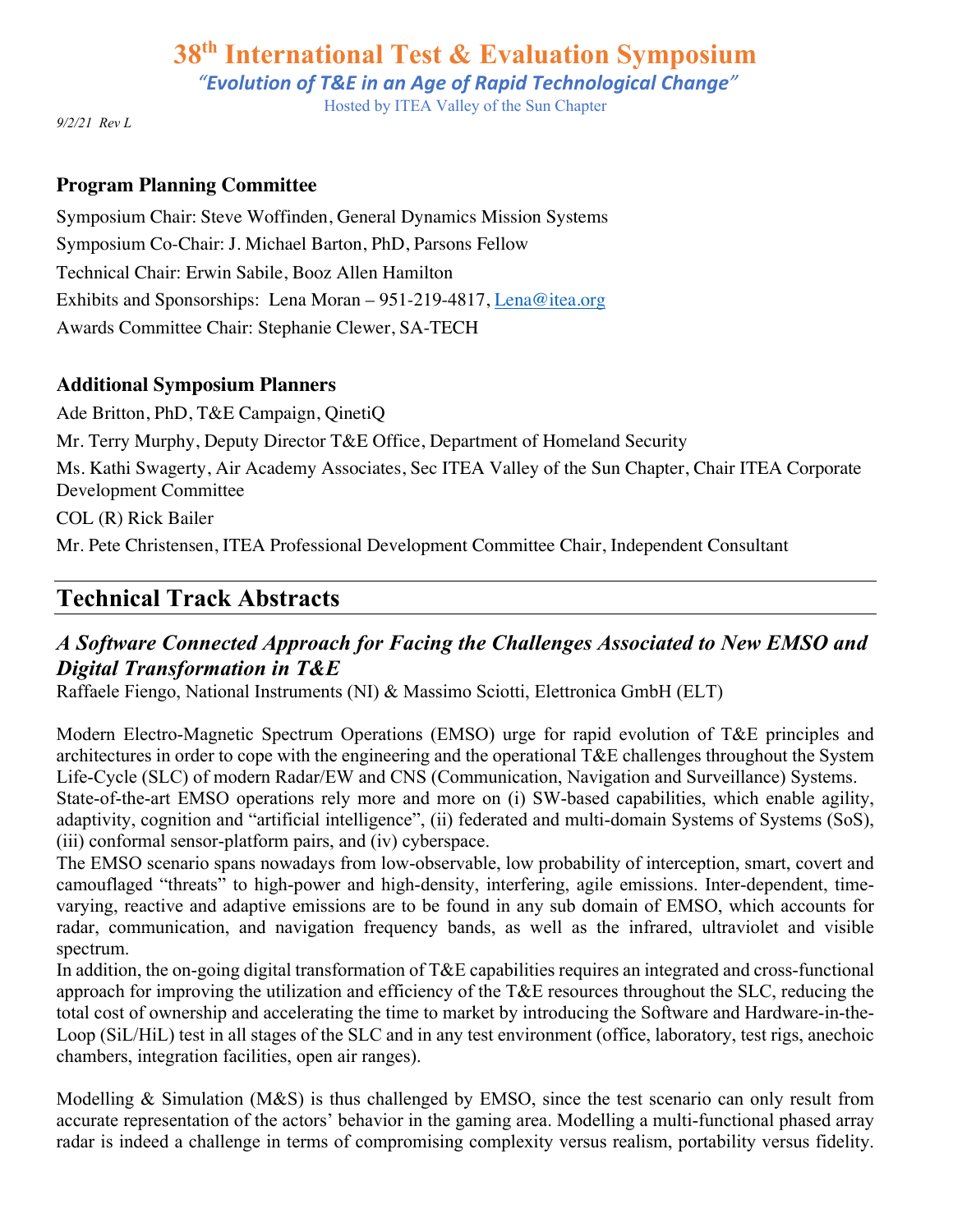*"Evolution of T&E in an Age of Rapid Technological Change"*

Hosted by ITEA Valley of the Sun Chapter

*9/2/21 Rev L*

Clearly, Measures of performance (MoP) and Measures of effectiveness (MoE) in T&E are scaling up in complexity to consider the response of "intelligent" systems to "intelligent" threats. Modelling and evaluating "cognitive" functions is today's challenge, if we consider the need for "validating" the model itself. Only a validate M&S output can support a high-confidence assessment.

In parallel, the Model-based System Engineering (MBSE) principles stem out as enabler for describing both the capabilities under test and the required T&E functions. These descriptors provide the frame for M&S developments, which generate the required SW layers of the T&E capability.

The above-listed needs and trends turn into an evolutionary path for the EMSO T&E capabilities. In this speech, we address a fundamental question: are state-of-the-art digital technologies fit for supporting this path? The resulting requirements to HW modularity, programmability, scalability, reliability, computational resources, connectivity, memory storage, etc. are here discussed and analysed in order to determine the maturity of market solutions for EMSO T&E.

### *Accelerating Capability Delivery Through Mission-Focused MBT&E*

Joe Murphy & Bill Beuth, Analytical Graphics Inc / An Ansys Company

The recent SAF/AQ guidance around e-Program designations puts digital engineering at the forefront of future acquisition and test. Fielding of critical capabilities can be accelerated by continuously assessing Model Based Systems Engineering (MBSE) and Model Based Test & Evaluation (MBT&E) activities relative to mission performance requirements. This presentation will explore how MBSE designs and MBT&E data can be evaluated against mission performance requirements in physics-based virtual operating environments. For context, an aircraft development use case will be analyzed in three phases: pre-test planning, real-time test execution, and post-test analysis.

# *Advancements in Test and Evaluation for Autonomous Systems (ATEAS)*

Charlie Middleton and Lenny Truett, PhD, Scientific Test and Analysis Techniques Center of Excellence (STAT COE)

Autonomous Defense Systems (ADS) continue to garner great interest in the Department of Defense and military Services, particularly to keep U.S. advantages in a field where near-peer adversaries are quick to capitalize on capability first, while putting off or ignoring public safety. The new capabilities promised by ADS will need to operate in dynamic environments which may change the way they operate and are likely to display emergent, unexpected behavior, with or without human teaming. Requirements and measures are not well developed for many of the desired test needs of ADS, including for example trust, safety, assurance, and human-machine teaming.

The continued application of Artificial Intelligence (AI) and Machine Learning (ML) will expand the challenges associated with properly testing and evaluating these complex adaptive systems to ensure appropriate developmental and operational mission assurance are fully studied and addressed. Although T&E is well established for traditional weapons system, ADS represent a new frontier in the field of T&E as test planning and analysis for these complex adaptive systems will require innovative methods.

Much of the work that has been documented to date has been on identifying the challenges associated with the T&E of ADS. The ATEAS effort is focused identifying programs that provide practical approaches to addressing the challenges through tools, methodologies, best practices and lessons learned. The presentation will discuss the findings gathered from active programs, the framework for a guidebook to capture this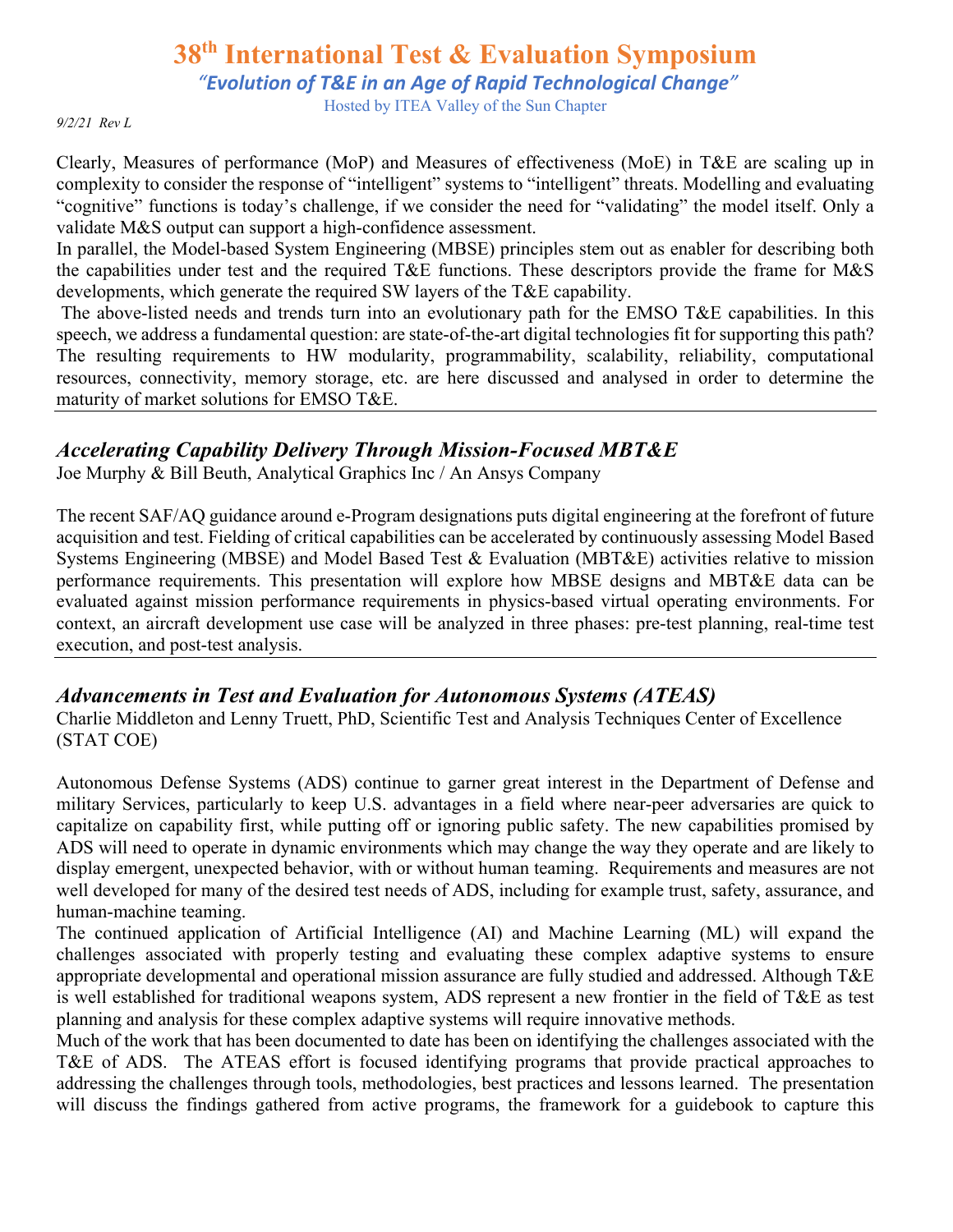# **38th International Test & Evaluation Symposium** *"Evolution of T&E in an Age of Rapid Technological Change"* Hosted by ITEA Valley of the Sun Chapter

*9/2/21 Rev L*

information, and future efforts to support the continued development of the guidebook as a living reference document.

# *Applying Scientific Test and Analysis Techniques in the Agile/DevSecOps T&E Environment*

William F. Rowell, PhD, Retired

The intelligent application of scientific test and analysis techniques (STAT) to Department of Defense (DoD) weapon and business systems has proven to be a key component in enabling efficient, effective, and rigorous test & evaluation (T&E) in support of decision making at all levels. With the growing implementation of Agile and Development/Security/Operations (DevSecOps) software development methodologies in the acquisition of software intensive DoD systems, a similar interest in leveraging STAT in the Agile/DevSecOps T&E environment has arisen. This paper provides guidance to the DoD T&E workforce for applying STAT to T&E of software intensive systems in the Agile/DevSecOps environment including insights into the appropriate STAT techniques to apply.

### *Assurance Cases as a Grand Unified Theory of Weapon Systems and Platform Cyber Risk* Bill "Data" Bryant, PhD, MTSI

One of the most pressing problems with weapon systems and aviation platform cybersecurity is the lack of an agreed upon methodology for measuring mission risk for a given system within its operational environment. This problem is especially difficult, given there is so little historical data to draw from, but the lack of an agreed upon method to assess or measure risk, greatly hampers our ability to know where to position our limited resources.

The main reason why a risk measurement system has yet to gain widespread acceptance among the continuing debates over qualitative versus quantitative approaches, is that there is no single approach or tool that is a best fit in all circumstances and environments. Therefore, what is needed is a family of connected tools across the spectrum of qualitative analysis and quantitative measurement that use similar formats and outputs enabling some comparison across the tools.

This Unified Risk Assessment and Measurement System or URAMSTM provides a diverse set of integrated qualitative and quantitative tools that provides true risk management for weapon systems and aviation platforms throughout the development lifecycle and across a range of contested cyberspace environments. URAMS starts with an engineering analysis utilizing Systems-Theoretic Process Analysis for Security (STPA-Sec). This tool was developed from leveraging the safety analysis work done at MIT and has since been used with great effectiveness across a range of military weapon systems and civilian aerospace systems. STPA-Sec is grounded in systems engineering and is focused on mission level losses as the true drivers of relevant security design. STPA-Sec also enables analysis of a system's security posture early in the lifecycle, which enables true "baking in" of security.

There are three assessment and measurement tools within URAMS that can be used to score the risk scenarios developed by the STPA-Sec analysis. The first and most simple is Risk Assessment (RA) which utilizes a series of scored qualitative factors to estimate the likelihood and consequence of both financial and missionbased risks. All URAMS tools are capable of measuring risk in terms of either financial, mission loss, or both, depending on the needs of the organization. Second, Risk Assessment with Uncertainty (RAU), has the same qualitative structure as RA, but includes an ability to estimate uncertainty using a three-point estimation process. For each sub-element, analysts enter an expected score of a worst or best-case scenario. Third, and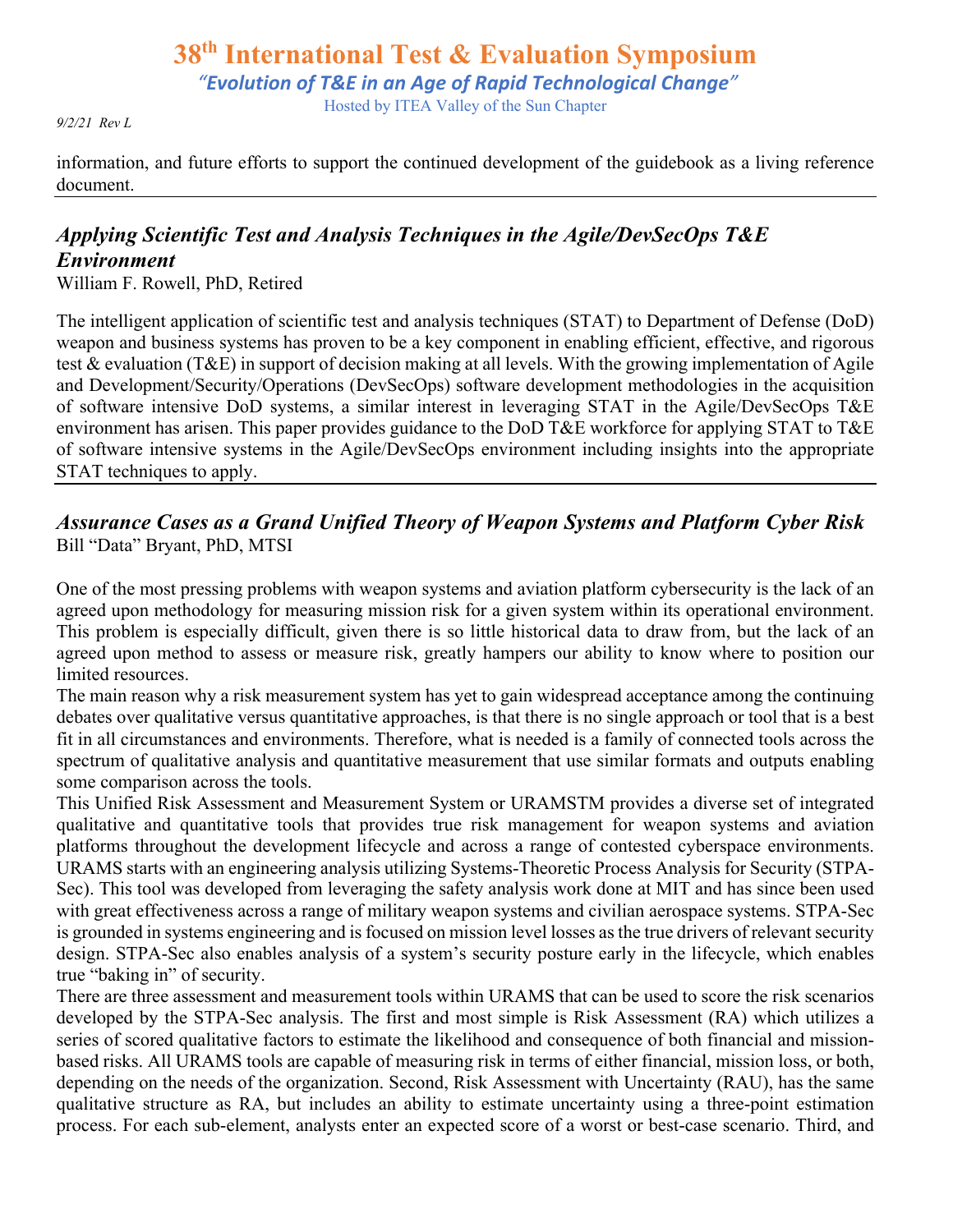*"Evolution of T&E in an Age of Rapid Technological Change"*

Hosted by ITEA Valley of the Sun Chapter

*9/2/21 Rev L*

for quantitative analysis, URAMS offers Probabilistic Risk Measurement (PRM), which utilizes direct estimation of probabilities and consequence by appropriately trained experts. With its quantitative foundation, PRM enables a more in-depth exploration of risks with less uncertainty than typically provided by RAU. Each of these risk analysis tools have a corresponding tool that enables the combination of risks into a single risk by using Monte Carlo simulations. This enables systems, or even portfolios of systems, to be compared to each other; and perhaps more importantly, allows overall risk to be compared to a previously determined organizational risk tolerance to answer the critical question of when the design is "secure enough".

### *Battlespace Visualization Interaction Platform for Test Planning and Data Visualization* Simon Su, PhD, Vincent Perry, Jeffery Peterson, & Charles Amburn, ARL DSRC

The Test & Evaluation (T&E) planning, data analysis and review process is so complex that it often takes months to complete due to a lack of automation, data accessibility and universal platform. Battlespace Visualization Interaction (BVI) is a research and development (R&D) testbed for experimentation in battlespace visualization and decision-making with R&D focus on human factors-related research in the areas of information visualization, multi-modal interaction, and human performance assessment. With a slight modification, BVI can also be leverage to support T&E planning, data analysis and review process. BVI functionalities in Battlespace visualization and decision-making aid can also utilized in test planning and visualization to support T&E decision-making. Furthermore, using BVI 3D terrain visualization, test planners are able to collaboratively plan and execute their T&E process with a digital archive that they reference in the future. BVI geospatial terrain information and map images allowing users to virtually plan a test events. BVI can also be a visualization platform to visualize all the test data collected during the course of the T&E events. Test data analysts and evaluators will also be able to leverage BVI to observe data as it were collected at the testing facility in the virtual environment. BVI also acts as a data server distributing the data to client applications that provide data to the users via one or more of the supported visualization modalities allowing the user to visualize the test data on Microsoft HoloLens2, web based interfaces, android table devices, Head-Mounted Display devices, and the mixed reality devices.

### *Cost-effective Method to Characterize Antenna Performance*

James D. Silk & James M. Ralston, Institute for Defense Analyses

In the test and evaluation process it is frequently required to verify that the performance of an antenna, or even a single element of an antenna array, is adequate to support its function in a larger system. This verification has generally required measurements on a large, far-field, antenna test range or else within a near-field scanning system. Although these methods are rightly considered the "gold standard" for antenna measurements, employing either of them can entail considerable cost and schedule impact to the overall program. In this presentation we will show how essential antenna characteristics can be determined in a smallscale laboratory setting.

# *Cyber Test and Evaluation for Supply Chain Risk Management*

Sarah Standard, OUSD R&E, Developmental Test, Evaluation, and Assessments

This talk presents cyber T&E strategies and activities to address cyber threats to the supply chain of U.S. Department of Defense weapon systems. These strategies may be applied to software, hardware, and firmware, expanding on the software-focused supply chain guidance in the 12 May 2021 Executive Order, "Improving the Nation's Cybersecurity". The cyber T&E strategies and activities presented will strive to address the unique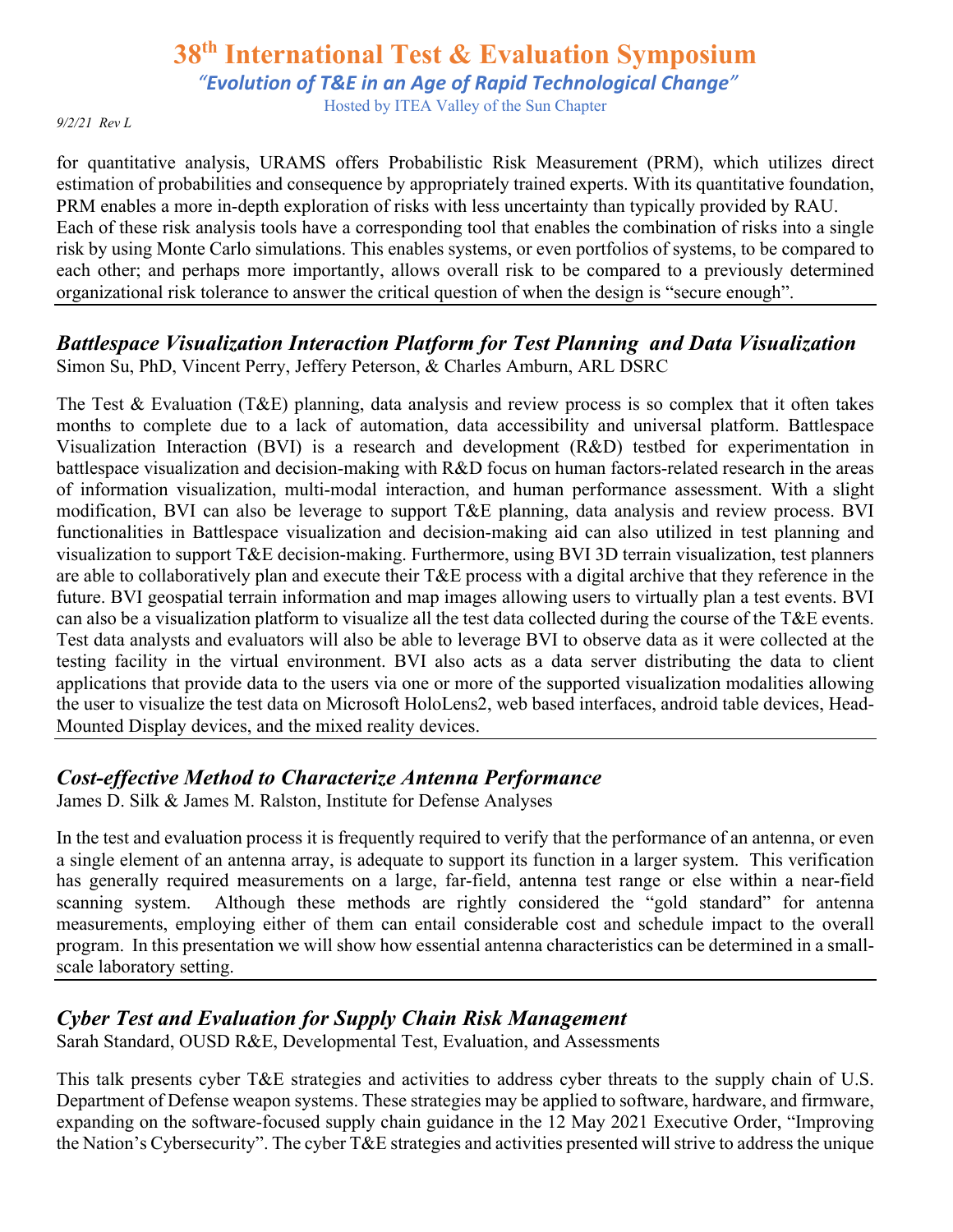*"Evolution of T&E in an Age of Rapid Technological Change"*

Hosted by ITEA Valley of the Sun Chapter

*9/2/21 Rev L*

attributes of cyber threats to the supply chain. The supply chain may be vast and complex; evolve over the lifecycle of the system to be acquired from design to production, fielding, and disposal; and be subjected to attacks (which may target even trusted suppliers) that are more complex and difficult to detect than traditional cyberspace attacks. In order to address the vast scope and continuous evolution of the supply chain, and the potential for unwarned threats, supply chain T&E should be embedded within a continuous and iterative planning process comprised of threat characterization, supply chain illumination, and attack surface characterization informed by criticality analysis and results from Mission-Based Cyber Risk Assessments. Supply chain T&E will require contract language and planning ahead for specialized tools, techniques, and test personnel. This talk explores the complicated nature of preparing for and planning and performing supply chain T&E to prevent, identify, mitigate, and deter cyberspace threats to the supply chain.

### *Cyber Testing Networks Over Their Entire Life Cycle in a Digital Twin Environment* Charles D. Burdick & Deepinder Sidhu, PhD, ITA International, LLC

The Test Resources Management Center is already using network digital twins for testing wireless communications devices and their connection to weapon systems. But there are other Network Digital Twin (NDT) testing systems being brought into the arena with capabilities to automatically map very large networks, create software clones from the data obtained, rapidly visualize those clones, and then reverse engineer them to be network digital twins of specific physical networks, even if they contain more than a million devices. Even at this scale, these NDTs can still meet the DoD's digital twin requirement to, "mirror and predict activities and performance over the life of its corresponding physical twin." This latter capability is a critical requirement, and the NDT can emulate a network with precise timing and bit-level fidelity from its original design stage until it is retired.

It does this by:

- In the design stage emulating the actual design using network software and virtual hardware, then as actual hardware and software comes on-line by
- Automatically reviewing every network and commercial report on the network as they come in.
- Using its data analysis tools to compare the results of each network and cyber report with the existing clone to detect changes, and
- Immediately notifying the network administrators and cyber personnel based on the alert priorities they have set

Even following Full Operational Capability, these NDTs should continue to be used with their specific network twin because we have seen how fast networks evolve from the version that was originally tested with regular software patches, hardware changes, and human modifications in rules and configurations either purposely or inadvertently.

With the NDT every software, hardware, and configuration change proposed for a network can be emulated before it is implemented ensuring that all involved have a common understanding of the effects of the change. The NDT can address complex problems arising in high-speed physical network since the NDT can be run at slower speeds that allow human observation of every interaction and the opportunity to correct the problem and immediately test the solution on the emulation.

We are now entering a long period of development and testing for the Joint All-Domain Command and Control (JADC2) network of networks, and we need NDT capabilities to:

• Search for cyber vulnerabilities, single points of failure, unnecessary redundancies, incompatibilities, and opportunities to increase the robustness of its individual parts in its design stage, well before its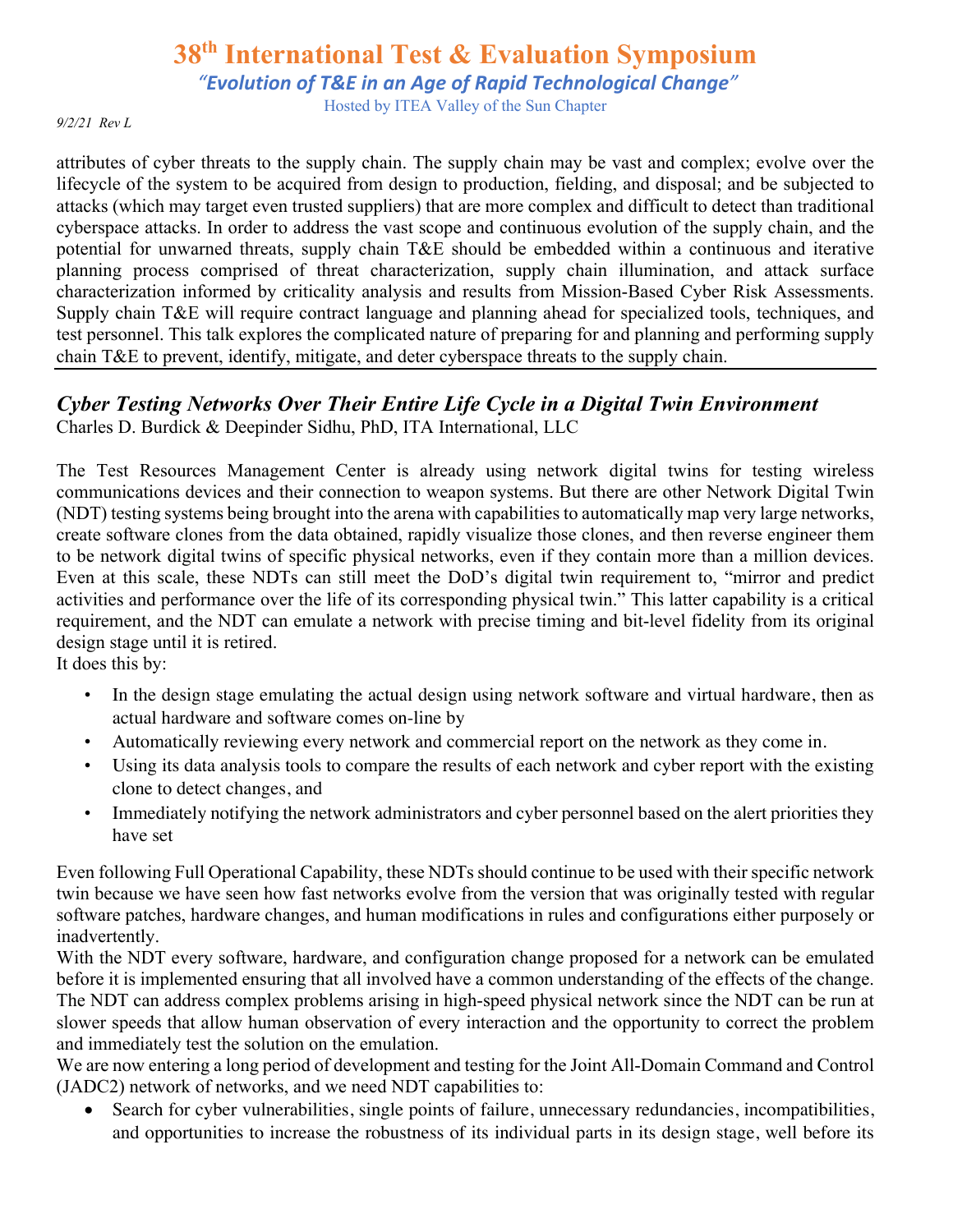# **38th International Test & Evaluation Symposium** *"Evolution of T&E in an Age of Rapid Technological Change"*

Hosted by ITEA Valley of the Sun Chapter

*9/2/21 Rev L*

pieces are built

- Test proposed interfaces with its multiple networks as well as with networks of allies and others
- Confirm the system scales.

This NDT capability has been used for several years in the Information Assurance community and is being used by several large government and commercial organizations. Their Red teams can find no differences between the NDT packets and responses to change and those of their physical twins. We believe that widespread use of this relatively low-cost technology as a continuous monitoring and test system can significantly increase our cyber readiness for specific networks over their entire life cycle.

# *Delivering Output Based T&E Capability*

Andrew Cunningham, QinetiQ

Since 2003 QinetiQ have been delivering core UK Military T&E Capability to the UK Ministry of Defence (MOD), in partnership with the Trials, Evaluation Services and Target (TEST) Project Team, through the Long Term Partnering Agreement (LTPA). This has historically been through a traditional availability based contract. Over the past 2 years this has transitioned from an availability based contract to an output based contract, delivering significant savings and enabling significant investment in the T&E Capabilities to ensure they remain relevant to defence in the future. This has involved redefining the delivery scope from a facilities based taxonomy to a T&E event taxonomy.

In addition to developing the new taxonomy, significant work has been done to understand the elements of each of the events, understanding the processes, people, and information required to deliver each of the events.

Throughout the transition, working in partnership with the customer has been crucial to overcome the technical and cultural challenges the transition has presented, and ensure a smooth and successful achievement of the Full Operating Capability.

The Investment process has also changed, moving from metrics focused on delivery of a new facility or infrastructure, to metrics based on the delivery of the events, and the continued relevance to defence of the outputs.

# *DOD T&E Certification*

Paul Shaw, Professor, Cybersecurity, Defense Acquisition University

In the DoD Test and Evaluation community, T&E certification has been a requirement for career progression and for verification of achievement of core T&E competencies. The DoD T&E community has traditionally had a range of critical test positions such as: Test Range Operator; Operational Test Lead; Test Planner; T&E Lab Manager; and Chief Development Tester. Career advancement in these test positions has required progress in technical and professional "Core Readiness Competencies." Examples of some of the technical competencies include risk identification, test readiness, test cost estimating, test control management, capabilities assessment, and validation of test results. Examples of some of the professional competencies include critical thinking, communication skills, professional ethics, technical credibility, and leadership and management. The evolving DoD framework for T&E certification includes a level of certification for Foundational and Practitioner. Per the DoD's 2020 T&E Task Force recommendations, Foundational certification signifies "a basic understanding of the T&E concepts and is developing skills on a routine set of tasks through interactions with skilled workers and on-the-job experiences. At a minimum, has demonstrated the ability to support and assist in T&E activities while interacting with multiple organizations." Per the DoD's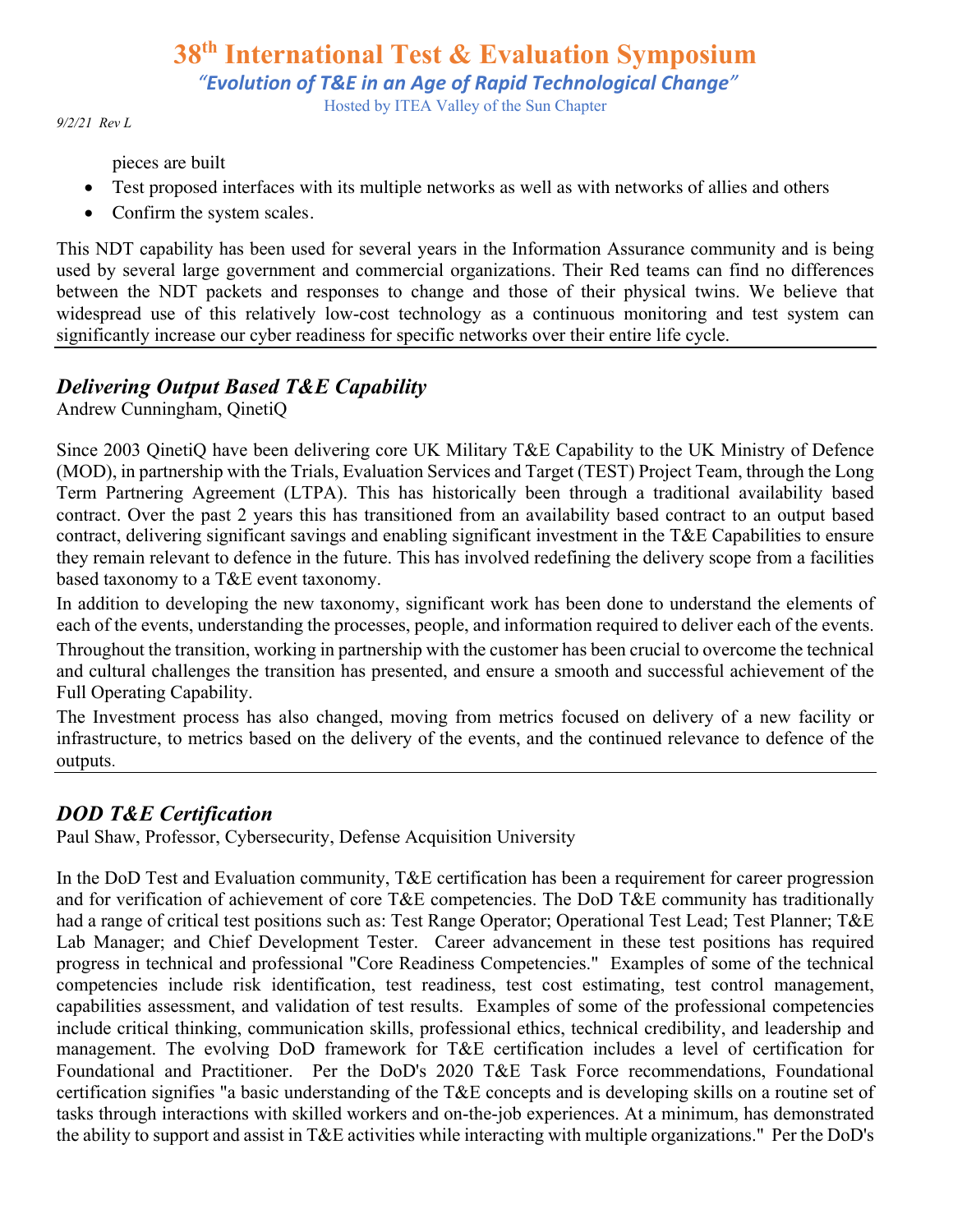*"Evolution of T&E in an Age of Rapid Technological Change"*

Hosted by ITEA Valley of the Sun Chapter

#### *9/2/21 Rev L*

2020 T&E Task Force recommendations, Practitioner certification certifies "a full understanding of the concepts and basic set of skills to perform T&E activities. Has gained knowledge and experience within the T&E community by performing routine tasks with limited supervision. At a minimum, has demonstrated the ability to manage and direct T&E activities while interacting with multiple organizations." In order to succeed in the T&E community with the scope of responsibility and an increasing threat of a great power competition from near-peer nation state military capabilities, professional certification through the development and progression of core readiness competencies is critical for DoD mission assurance and achievement of national security objectives.

### *Electro-Magnetic Spectrum Operations (EMSO) Challenges for Future Test and Evaluation Systems*

Loannis Vagias, Cranfield University; Raffaele Fiengo, National Instruments (NI); Anthony McKelvey, Defence Science and Technology Laboratory (DSTL)

Radio detection and communication using the electromagnetic spectrum (EMS) enables a number of modern capabilities for military applications. The military worldwide use EM radiation to enable communications, navigation, radar, non-intrusive inspection, and other applications. The military also heavily rely on EM radiation for intelligence, surveillance, and reconnaissance (ISR) applications and self-protection, such as missile early warning, signals intelligence (SIGINT), jamming and deception of radars and communications. Governmental agencies together with the military manage access to and use of the electromagnetic spectrum (EMS). As the markets continually experience significant growth in commercial wireless services, the bandwidth demand for spectrum has increased. Governments globally have enacted policies to make additional spectrum available for commercial use, in some cases reallocating spectrum from governmental agencies and the military to commercial use, considering the following issues:

- **Interoperability**
- Technological superiority
- Increasing commercial interest in bands traditionally allocated to the military
- Spectrum sharing
- The interagency process for spectrum allocation
- Anticipating future spectrum needs for all users

At the same time, as bandwidth demand increases, the military are developing radio frequency systems for radiolocation and communications that enable:

- a. Wide bandwidth (WB) spread spectrum (SS) waveforms.
- b. Multi-beam and multimode sensors.
- c. Digital processing and high sampling rates.
- d. Simultaneous time and frequency domain (TD-FD) digital processing.
- e. Spatial FFT processing for space-time adaptive processing (STAP).
- f. Simultaneous amplitude and phase comparison for AOA determination.
- g. Fused active and passive RF modes of operation for target detection and geolocation.
- h. Multistatic and fused modes of operation for detecting of low observable (LO) targets.
- i. On-board and off-board active or passive electronic countermeasures.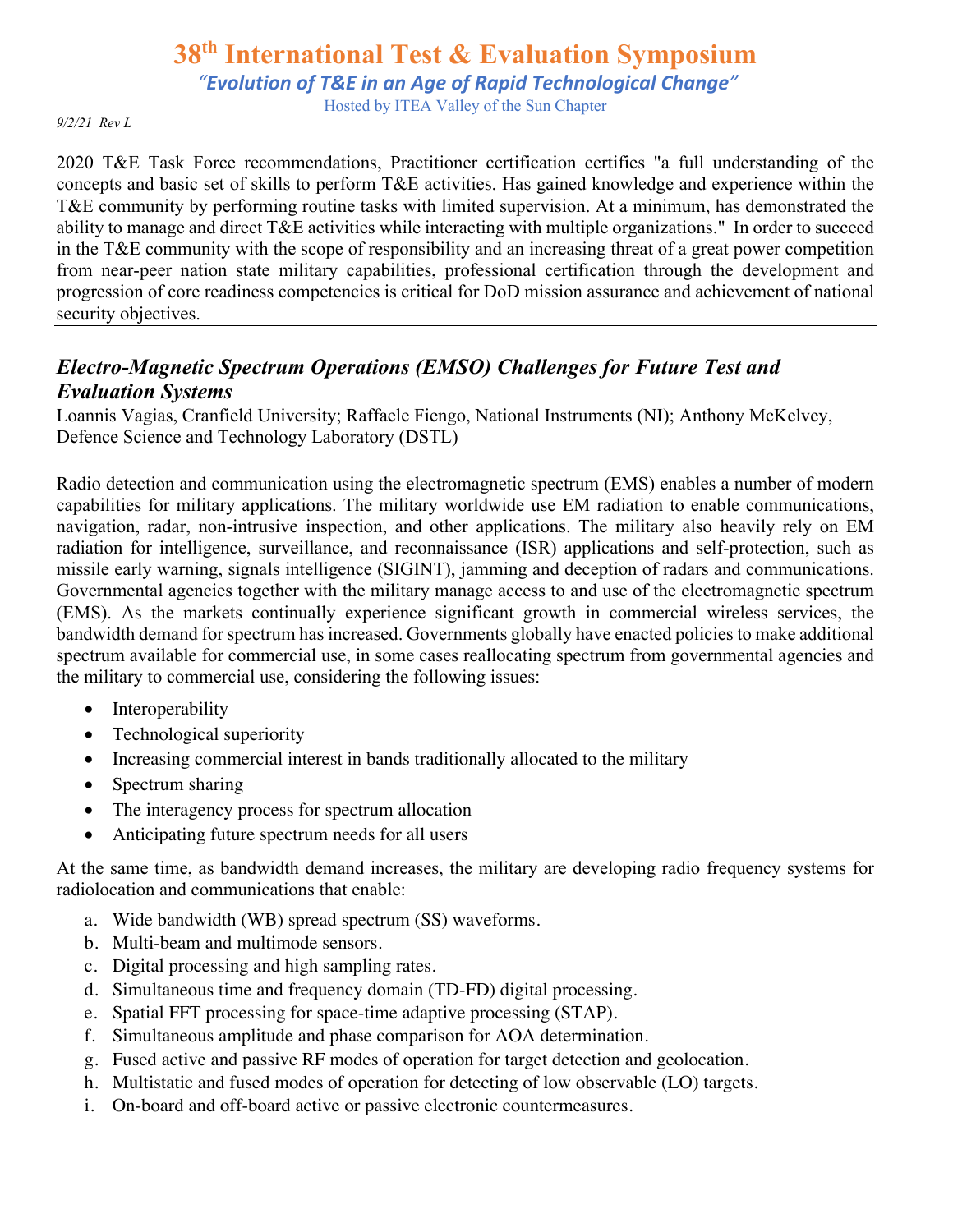*"Evolution of T&E in an Age of Rapid Technological Change"*

Hosted by ITEA Valley of the Sun Chapter

*9/2/21 Rev L*

The above modes of operation have to integrated onto a combat platform with fire control sensing capabilities; the most challenging platform being the fast jet. There, these modes of operation have to be integrated with flight control aids, navigation aids, intra and inter platform data handling aids, the defensive aids and the stores management system. Beyond inter platform integration, the EMSO system has to be integrated with a multitude of other sensors such in terms of:

- a. Interoperability (spectrum management)
- b. Distributed, cooperative and time sensitive targeting

Each subsystem and the system overall need to operate under the Observe-Orient-Decide-Act (OODA) loop, with or without an embedded human decision incorporating elements of artificial intelligence. Thus, Development, Test and Evaluation (DT&E) phase of a system or a system of systems is very challenging as it has to be concluded within a predetermined time frame to counter obsolescence and the adversary disruptive technologies.

To understand the challenges of modern T&E equipment in the Electronic Warfare domain, we need to understand the complexity of modern sensors in terms of hardware and software. We will address that discussion in this paper.

# *Elevating the T&E Profession Through CTEP*

Pete Christensen, Consultant

ITEA established the Certified Test and Evaluation Program in 2014. The purpose of the program was to provide a certification venue for experienced professionals who independently demonstrated mastery of the requisite skills essential to be called a T&E professional. The CTEP program is intended to recognize individuals who demonstrate the knowledge, skills, and abilities (KSAs) identified by T&E subject-matter experts (SMEs), demonstrated a commitment to maintain currency in the field and were dedicated to advance the T&E profession. The common standards, principles, procedures, processes, and terms for the T&E profession were selected by SMEs appointed to the ITEA Board of Examiners (BOE). ITEA is committed to supporting professional development and education to enhance the KSAs of T&E professionals.

In 2020, the ITEA BOD recognized a need to revise and update the CTEP Program. A new BOE was assembled and over the last year and the CTEP Program has been significantly enhanced. Two levels of certification will be offered. The Foundational Certification will be offered for the early T&E Professional. The Practitioner Certification will continue to be offered for more senior T&E Professional. This presentation will provide an overview of the new program including the revised CTEP Domains, Body of Knowledge and discuss certification options.

# *Evaluating Autonomous System Information Dominance*

Cierra Hall, Judith Stoer & David Scheidt, Weather Gage Technologies

This abstract delves into the area of Autonomy as a form of command and control in which machines are allowed to make decisions. Autonomous testing and evaluation are correlated to evaluating the quality and timeliness of the decisions. One of the most significant use cases for autonomous systems is the rapid speed at which a system can acquire, process and act upon information ultimately achieving information dominance. For many use cases, autonomy utility relates directly to information dominance. A formal assessment of information gain and loss is used to measure autonomy performance. By modeling the probability that an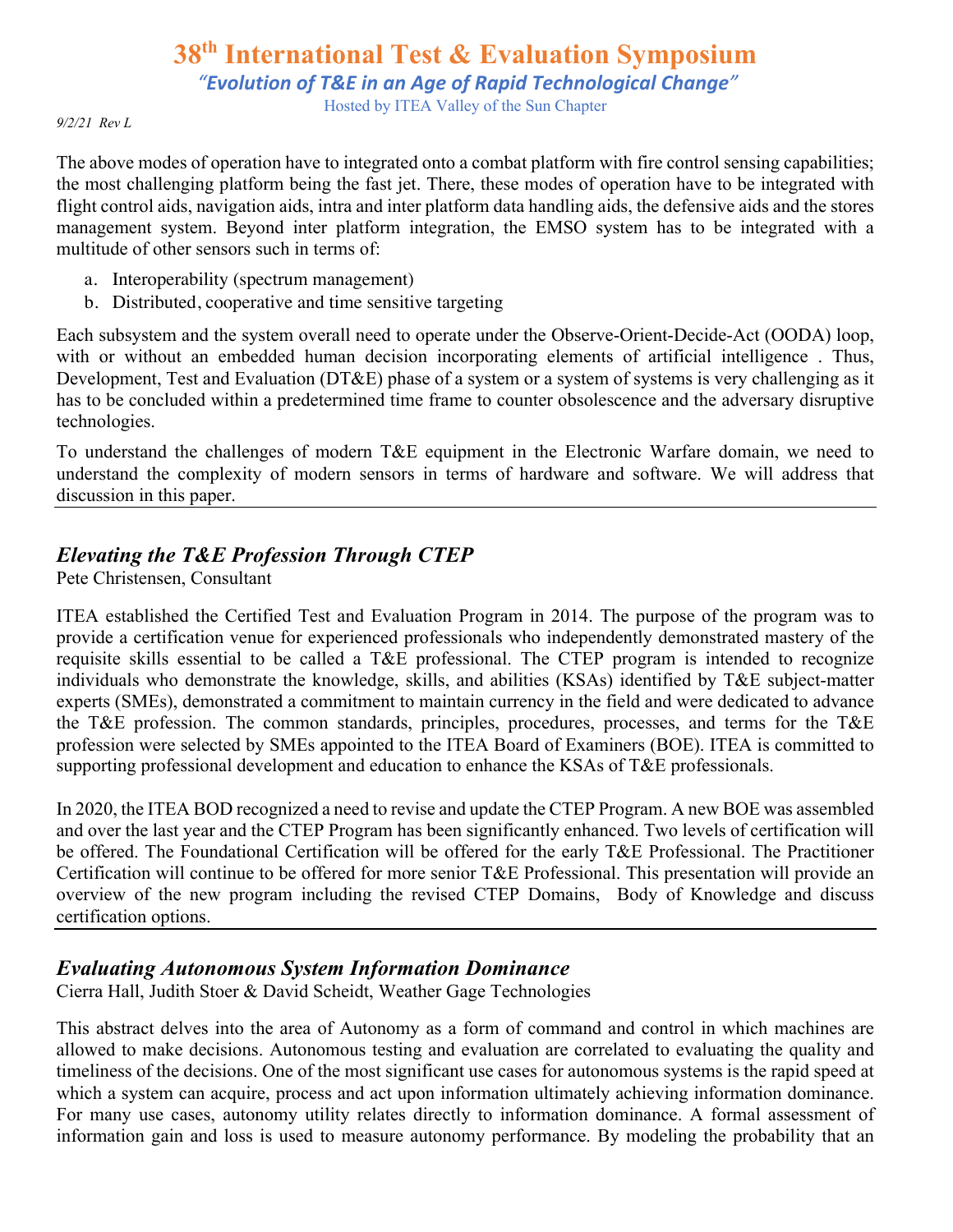*"Evolution of T&E in an Age of Rapid Technological Change"*

Hosted by ITEA Valley of the Sun Chapter

*9/2/21 Rev L*

autonomous systems knowledge is true  $(1<sup>st</sup> order)$  and the probability that the uncertainty assessment is true  $(2<sup>nd</sup> order)$  we are able to accurately represent the knowledge products produced by autonomous perception and represent the impact of uncertain knowledge on autonomous decision processes. Using test methods that model "who knew what when" and "how that information impacted mission effectiveness" these method results can be used to expose unknown vulnerabilities in the system resulting in a more robust resilient system. Using intelligent testing optimization helps to obtain more information from each test leads to a better understanding of the limits of the autonomy performance. The tests are based on teams of UAVs and there underlining behaviors. The system is evaluated based on conditions/parameters that have a direct impact on the system under test. Metrics collected during the test can range from robustness and resiliency such as communication quality during jamming, Speed compared to mobile targets, perception in the midst of a complex engagement area. Methods used to generate simulation-based test regimes include design of experiments/coverage testing. Coverage tests guarantees that each unique stimulus is examined at least once. Randomized testing (Monte Carlo), which provides statistical evidence for control variables that are themselves random (i.e., random failures). Intelligent testing which uses stochastic optimization techniques to iteratively design test conditions on the fly. Intelligent testing is useful in identifying boundary conditions and key "knee in the curve" performance indicators. And criticality-based testing which is used to identify safety limitations of autonomy performance. Techniques used to assess test result information include linear regression, analysis of variance(ANOVA), and nonparametric tests. These techniques are utilized to analyze the data collected from the parameter and metric values obtained during the span of the test. This data is then used to assess mission effectiveness and correlate mission effectiveness and information dominance. The results show the impact parameters have on overall information metrics. The next steps with this program is to modify system to support additional use cases including air, experiment with simulation, and conduct additional analysis. In conclusion, we are able to show how autonomy utility relates to information dominance.

# *Forge the Future with Computing*

Virginia To, Army Research Laboratory /Parsons

The Department of Defense (DOD) High Performance Computing Modernization Program (HPCMP) offer workforce development initiatives to provide future scientists and engineers the computational skills and experience necessary to close the gap between the technological capability and computational skills. Much of this is accomplished through the HPCMP Internship Program (HIP) that supports undergraduate and graduate student summer internship opportunities at DOD laboratories and test centers. Students learn high performance computing skills not readily available through colleges or universities. This presentation reviews the HIP internships at the Army Research Laboratory (ARL) conducted during the summer of 2020 and how ARL rapidly adapted to the challenges of COVID-19, creating a successful virtual summer intern program that grew even larger in the summer of 2021.

# *Globally Deployable Maritime Tracking Range Capability for Maritime Training, Mission Rehearsal, Test and Evaluation*

Steve Powell & Rogiero Ramos, Qinetiq & Darryl Newborough, Sonardyne

There is an increasing requirement for navies to be forward deployed due to an increasing pressure on platform availability. Consequently training and mission rehearsal (T&MR) as well as test and evaluation (T&E) activities that are traditionally conducted in home waters face a need to be conducted overseas. To meet this emerging requirement new technical solutions are needed that allow T&MR an T&E to be delivered more flexibly. To address this challenge QinetiQ and Sonardyne have been collaborating to develop a seabed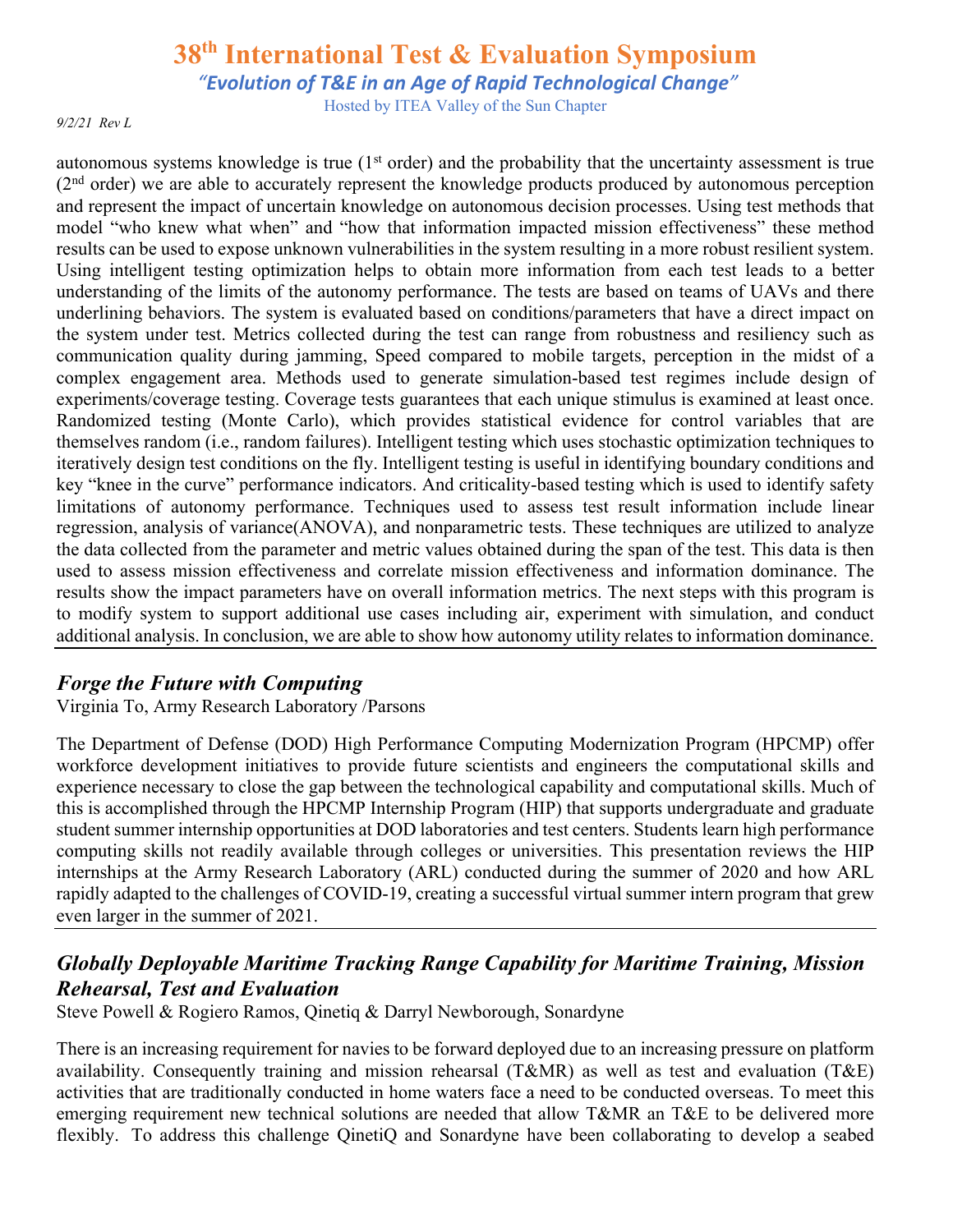*"Evolution of T&E in an Age of Rapid Technological Change"*

Hosted by ITEA Valley of the Sun Chapter

#### *9/2/21 Rev L*

deployable ultra-short baseline (USBL) based tracking range. This novel capability has been designed to enable maritime test, training and evaluation of naval fleets whilst overseas. The deployable tracking range exploits COTS USBL systems, used in the Oil and Gas industry, alongside robotic and autonomous systems to deliver a maritime tracking capability. This paper reports on in-water demonstration activities conducted by Sonardyne and QinetiQ. The results show how commercially available above- and under-water tracking technologies can be integrated to create fully mobile and extendable ranges in support of maritime T&MR and T&E.

#### *Immersive Environments for Visual Analytics*

James Hughes, UMD College Park; Selena Hamilton, Penn State University; Virginia To, US Army Research Laboratory /Parsons

Collecting test data is not a problem; however, managing and analyzing the magnitude of collected data is more than challenging. The Army Research Laboratory DoD Supercomputing Resource Center in collaboration with the Aberdeen Test Center or more generally, the Army Test and Evaluation Command, are applying scientific computing and data analytics methodology to test and evaluation. This project successfully demonstrated the use of immersive environments to render the movement of the U.S. Army's Expedient Leader Follower program vehicles under test.

# *Integrating Machine Learning and Interactive Visualizations for Heterogeneous T&E Data Analysis*

Mariya Occorso, Arcadia University; Vincent Perry, US Army Research Laboratory

The T&E data analysis and review process is so complex that it often takes 3 to 6 months to complete due to a lack of automation and data accessibility. With test programs producing thousands of incident reports per system under test, evaluators spend ample time reviewing and scoring the incidents to determine system readiness. Our work intends to expedite the evaluation phase by integrating machine learning and visual analytics into the data analysis and scoring process for evaluators. Given the multitude of incident reports recorded for a system, machine learning algorithms can be used to augment evaluation. These include keyword extraction and text summarization to reduce the burden of reading through lines of an incident report to uncover the cause, clustering of similar incidents that provide evaluators with virtual stacks of incidents that should be scored similarly or have inherent similarities to past incidents, and classification of incidents using historical scored test incidents to support evaluators scoring the thousands of incident reports. In addition, correlating the instrumentation data from the physical system under test to these incident reports opens a world of opportunity to learn from the data to both inform and justify the evaluators' scores. Due to the heterogeneity of the data collected during test events, high-performance computing resources have been utilized to correlate these data and provide scalable software to conduct analysis. In order for the evaluators to utilize these automated tools, we created an interactive dashboard visualization suite that portrays these time-saving techniques when evaluating incidents. Using Python's Dash framework, data-driven visual analytics reduces the burden of evaluators reading through incidents line-by-line. Pulling from multiple back-end data sources, the dashboard displays visualizations of instrumentation data over time during test, when incidents occurred during those tests, the ability to filter based off parameters in the instrumentation data, all with the ability to zoom and filter interactively. Currently, the tool can display relevant incident reports based off a time range and allows similar incidents to be displayed based off a user-inputted query. As the tool progresses, the plan is to incorporate more advanced clustering techniques of incident reports using user-defined metrics into the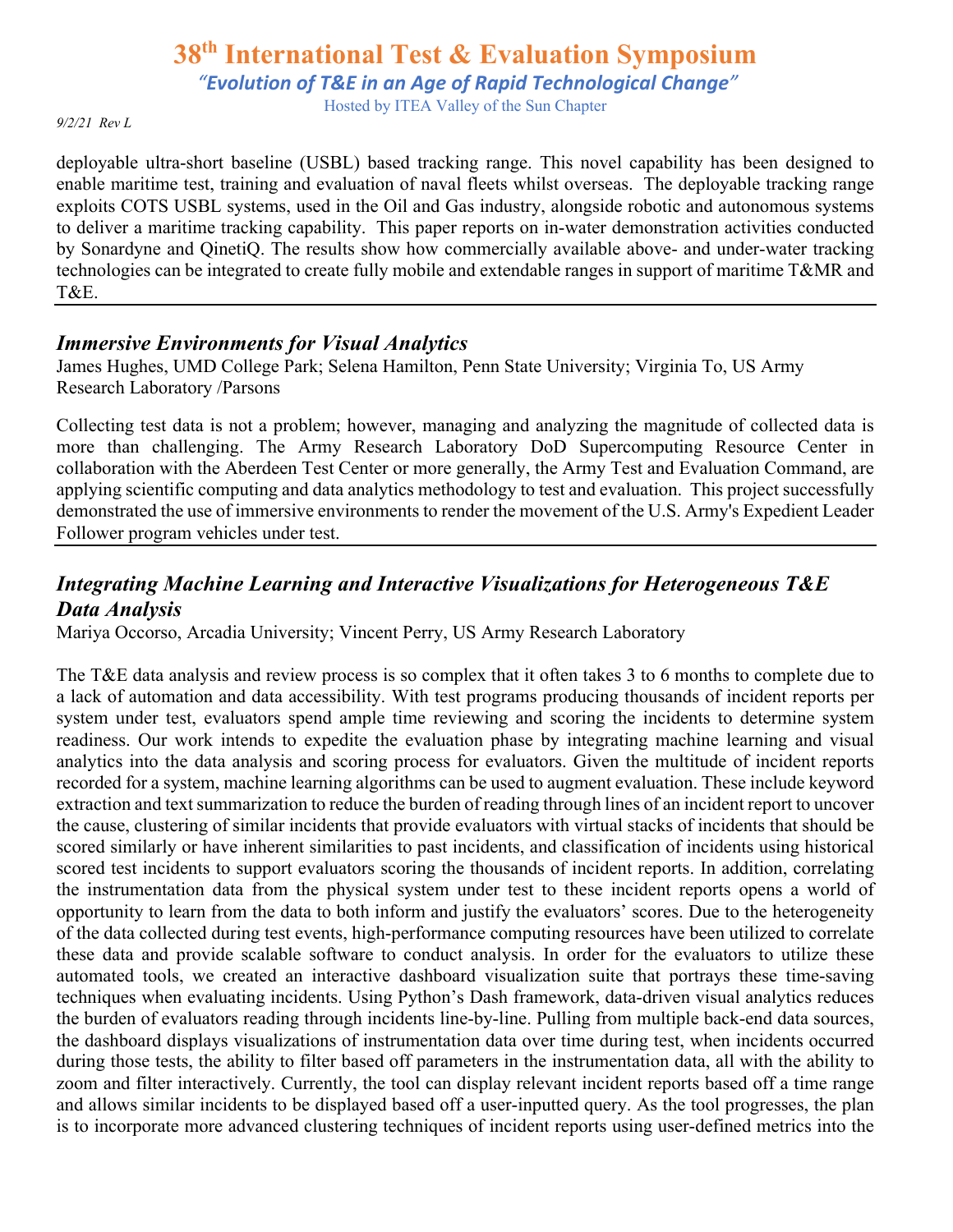*"Evolution of T&E in an Age of Rapid Technological Change"*

Hosted by ITEA Valley of the Sun Chapter

*9/2/21 Rev L*

dashboard, as well as incorporating an online-scoring model that learns from the evaluators' final scoring evaluation. Future endeavors beyond data correlation are to provide anomaly detection, pattern recognition, and both root-cause and predictive analysis of incidents during test. As the size of the data continues to increase, the high-performance computing resources will be a necessity to produce real-time analysis as evaluators interact with the visualizations to zoom and filter their data. Ultimately, this tool will provide evaluators with data-driven algorithmic analysis to expedite their own evaluation workflows.

# *Looking at Legacy I&V through an Agile Lens*

Scott A. Goodman & Doug Moshier, Raytheon Missile & Defense

Legacy programs have historic 'baggage' from years (if not decades) of I&V efforts. While new features and functions quite often add to the pile of testing to be done for system verification, little is rarely done to clean out the backlog of testing and approach the verification efforts more holistically. Recently on the Cooperative Engagement Capability Program, we analyzed our current processes, and using the tenets of Agile (like 'Continuous Deployment' and 'Development Pipeline') and DevSecOps we redistributed I&V throughout the program development life cycle. This effort covers the five fundamental changes we made to our system to increase test coverage while decreasing overall lifecycle cost.

# *Making Flight Test Instrumentation Setup Easier*

Ben Kupferschmidt, Curtiss-Wright

Modern Flight Test Instrumentation systems are highly customizable and complex. This complexity has steadily increased as data acquisitions systems have grown larger and more data has been collected on each test flight. While it is desirable for data acquisition systems to be very flexible, that flexibility makes configuring the data acquisition system harder for the end-user. Flight Test Instrumentation systems are also monitoring a larger variety of data source during a typical test flight. Many of these new data sources are digital buses where there are many possible messages that can be sampled. This leads to the desire to reconfigure the data acquisition system more often to accommodate the unique needs of each test flight. These factors contribute to making it more difficult to configure Flight Test Instrumentation systems. As the same time that complexity has increased, the flight test industry is facing challenges as experienced engineers retire. Thus, there is a strong need to make Flight Test Instrumentation setup easier. This paper explores how Curtiss-Wright approached this problem and made setting up a Flight Test Instrumentation system easier through improvements in our TTCWare setup software.

# *Mission Engineering, Capability Evaluation & Digital Engineering Informing DoD Technology, Prototyping and Acquisition Decisions*

Susan Beers, PhD, OUSD(R&E)/DTE&A (The MITRE Corporation)

This presentation will describe an approach to unifying capability evaluation to inform acquisition and operational cradle-to-grave lifecycle decision-making. The approach includes combining currently separate developmental and operational test's evaluation planning into a single evaluation framework, adding in a M&S VV&A decision support evaluation framework into a Unified Evaluation Framework (UEF). The approach also unifies test and evaluation (T&E) planning with modern systems engineering (SE) methods. We establish a vision using Mission Engineering (ME) principles to enable the definition and linkage of operational and technical capabilities, while the analytical rigor of Digital Engineering practices will provide the evaluationbased information needed for acquisition, engineering, and operational decision-support in order to improve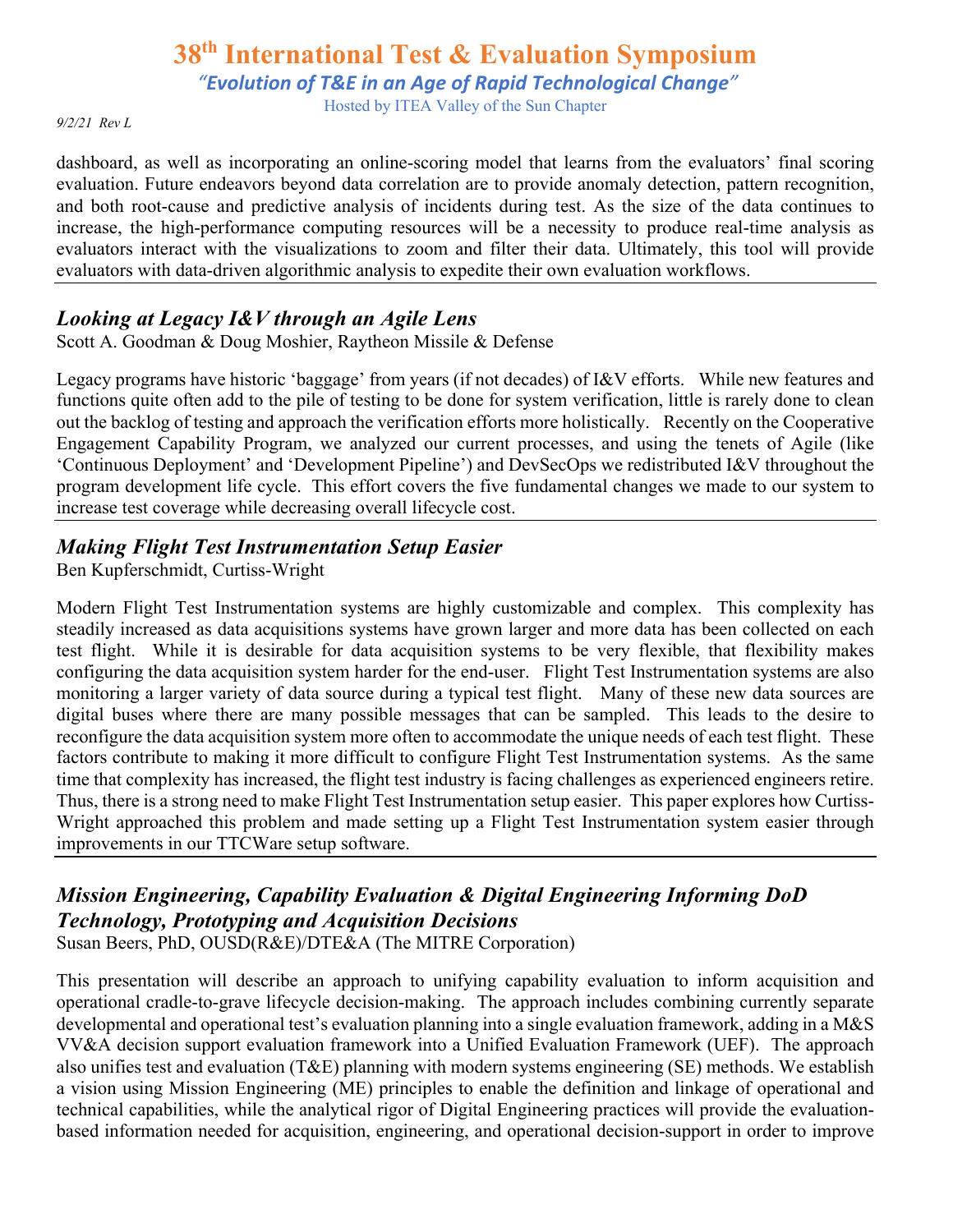*"Evolution of T&E in an Age of Rapid Technological Change"*

Hosted by ITEA Valley of the Sun Chapter

*9/2/21 Rev L*

system design and mission outcomes.

### *Modernizing T&E is Much Easier to Say…*

Richard Cawthorne, Defence Science and Technology Laboratory

The Defence Science and Technology Laboratory (DSTL), which is part of the UK Ministry of Defence (MOD), instigated a small four year project (funded by the MOD's Chief Scientific Adviser) with an aspiration of modernising some of its Test and Evaluation (T&E) capabilities. Three years into the project I'll share a journey so far that has taken us from a "wouldn't it be nice if we could…" conversation, to delivering practical tools we now use in business as usual, alongside a mental shift in our attitude towards a "this is how we will" mind set.

Using examples from particular activities performed within the project, we'll present some of the challenges faced and approaches we have taken, sharing what we found worked for us as well as what didn't. Topics will include: how do you use new tools such as augmented reality when nobody in the team has used it before, you can't recruit and security won't let the technology in the building; how do you convince a practical, hands on workshop engineer not to be afraid a robot is trying to steal their job; why machine learning will answer your questions but presents you with a whole new, longer set of questions.

We'll include how the 'importance of S&T research' narrative in the UK MOD Science and Technology (S&T) Strategy has changed during the period of research and how we have supported this, reshaping the activities and approaches being taken in MOD's wider T&E community.

# *Path Planning for Multi-Agent Semi-Autonomous Rover in an Integrated System Test Facility Without the Aid of GPS*

Lauren Blanks, Allyson Burba, Isaac Isukapati & Col Brian J Neff, PhD, U.S. Air Force Academy and National Robotics Engineering Center

Complete end-to-end testing of installed systems on an aircraft within a free-space radio frequency (RF) environment is crucial to understanding and developing its combat capabilities. The Benefield Anechoic Facility (BAF) at Edwards Air Force Base is one of the few facilities capable of measuring far-field coverage patterns of systems under test, including simultaneous measurements of multiple installed antennas for most aircraft in the Air Force inventory. However, the current test environment requires human intervention to manually reposition and reorient the emitters between discrete test points. The task of reorientation emitters within the chamber can be both cumbersome and time-consuming. Considering the current demand on integrated system test facilities such as the BAF, any lost time due to test inefficiencies directly contributes to missed opportunities for the test community. Additionally, stationary emitters only allow for snapshot characterizations of the aircraft's response since the manual set-up only allows for the test to be run in the specific and individual scenarios. Advances in distributed computing and multi-agent coordination techniques make it possible to not only automate the task of reorienting the emitters between test points, but also to simulate a continuous testing environment. As a first step in this process, this paper seeks to demonstrate the possibility of designing an autonomous process through the design of an auction-based scheduler capable of generating the optimal tour for a given set of rovers and user-defined waypoints that they ought to traverse. We propose to benchmark the performance of the system with that of current operations. Simultaneous efforts are underway to develop a semi-autonomous rover that can be used to dynamically and precisely orient emitters inside of a large integrated system test facility without the aid of GPS or RF based navigation techniques. This rover will couple vision-based navigation with odometry to precisely navigate the path specified by the multi-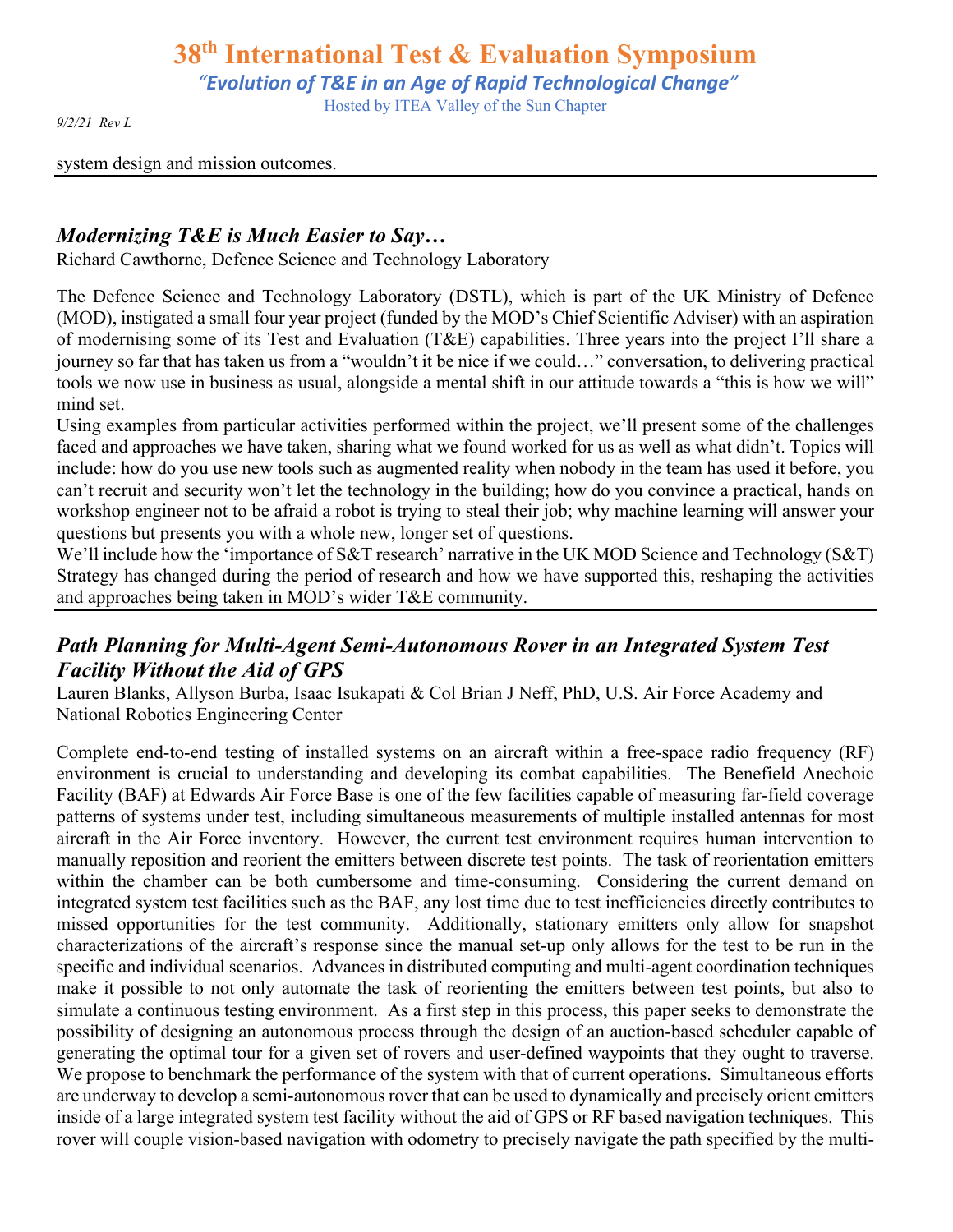*"Evolution of T&E in an Age of Rapid Technological Change"*

Hosted by ITEA Valley of the Sun Chapter

*9/2/21 Rev L*

#### agent planner above.

# *Seminal Analysis Methodology Based on Uncorrelated Data Collection in Either Benign or Contested Environments*

Nathan A. Ruprecht & Elisa N. Carrillo, 746 Test Squadron

A continual question in test is to answer how many data points are required to produce statistically significant results for decision makers and what constitutes an event. Especially in constant benign or contested environments, if each sample or a second counts as a data point. At least with flight test, profiles are determined beforehand to know limitations and parameters. With a planned profile and therefore target time, space, and position information (TSPI), this methodology can be ran prior to test to predict the number of data points to be collected. Optimized test planning will reduce test time while maintaining test rigor and data integrity. This methodology is intended for inertial guidance, GPS, or blended navigation units as universal use, it's computationally heavy which is made doable with the processing power of today's computers. This abstract is a continuation of research to both develop and characterize this methodology.

### *SyncVis, a Framework for 2D and 3D Visual Analytics*

Simon Su, PhD, Olena Tkachenko, Vincent Perry, Michael An, DEVCOM ARL

The Department of Defense Research, Development, Test and Evaluation (RDT&E) community generates and analyzes heterogeneous 2D and 3D data which includes network, application, vehicle, weapon, communication device, data link, and simulation data requiring new analysis approaches to obtain usable information from the data. Presently, there is no established framework or application program available on the DoD High Performance Computing Modernization Program (HPCMP) systems that can be leveraged to support visualization of heterogeneous 2D and 3D data processed on the HPC resources. DoD users require a visual analytics tool capable of supporting data analysis and visualization of the large complex heterogeneous data. A hybrid 2D and 3D Visual Analytics tool, SyncVis, previously prototyped has generated positive feedbacks from multiple users. However, our SyncVis prototype was at Technology Readiness Level (TRL) 1 or 2, far from a production level tool that can be deployed for general use, at TRL 6. In an attempt to harden SyncVis to a higher TRL level, we have been working on improving the stability of the prototype and develop the visualization framework to run completely on the HPC resources.

### *System of Systems Synthetic Evaluation*

Mark Threadgold, UK Ministry of Defence, Defence Science and Technology Laboratory (DSTL)

The UK Ministry of Defence (MOD) have a requirement to develop future operational capabilities and assure their effectiveness within a representative contested ElectroMagnetic Environment (EME). However, current and future platforms can no longer be considered as a collection of disparate systems, but instead form a fully integrated system of systems both within a single platform and federated across multiple platforms. Furthermore, the connectivity of systems to form a more complex integrated capability extends to the hostile environment in which our platforms are required to operate.

The role of Test & Evaluation in this develop and assure process is essential, but challenging. Current live evaluation approaches are severely hampered in their ability to bring together sufficient elements to represent the fully integrated nature of multiple platforms within a complex and congested EME. While synthetic T&E tools exist to support the approach, they typically trade detail and fidelity for scale. As such, traditional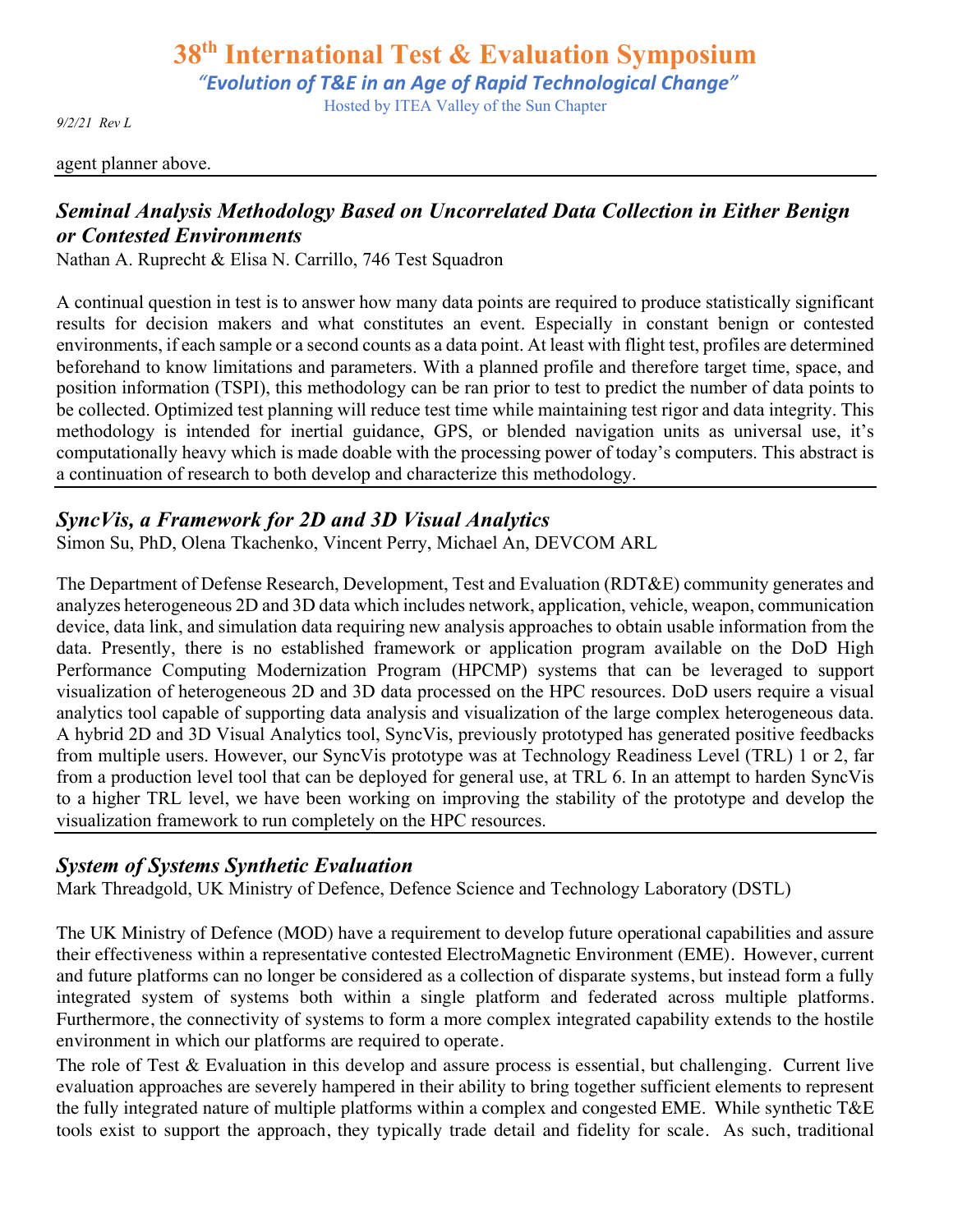*"Evolution of T&E in an Age of Rapid Technological Change"*

Hosted by ITEA Valley of the Sun Chapter

*9/2/21 Rev L*

synthetic approaches either provide physics level evaluation at the individual sub-system layer, or analytical level evaluation when increasing to mission-level interactions.

With a drive towards increasing use of complex synthetic evaluation, the MOD Chief Scientific Advisor (CSA) has commissioned research into new approaches towards mixed fidelity synthetic evaluation at the system of systems level. This System of Systems (SOS) research is fundamentally looking to reuse existing synthetic evaluation tools where feasible, but enabling multiple different tools to be used within a single evaluation framework to provide the scale demanded by the end user. Furthermore, the project is harnessing Commercial Off The Shelf (COTS) tools and technologies to provide a flexible System of Systems Architecture Design (SOSAD) that allows mixed fidelity evaluation across the breadth of the EME.

Initial demonstrations of the SOSAD approach have already shown a capability for conducting synthetic T&E that encompasses physics and analytical level models, as well as hardware in the loop facilities, to deliver complex air domain T&E for assurance of military capability within a contested environment. Future work is planned to extend this approach into multi-domain environments, while also progressing concepts for a federated capability that brings together MOD, industrial and international capabilities into a single synthetic T&E construct.

# *T&E: Required Leadership in The Age of Transformation*

Paul McNamara, The Sente Group, Inc.

Rapid technological change has produced an environment ripe with threats and opportunities. In response, many large and established companies have committed to transformation initiatives. These initiatives aim at making step-change improvements to speed and cost. Those who learn to exploit this rapid change first will have a huge competitive advantage. They will set themselves up to dominate for a generation or more. Those who don't will lose and lose big. It is a high-stakes game, and everyone knows it.

Complicating efforts, long-established methods for improvements are no longer up to the task. They produce incremental improvements in a world requiring step-change results. Horse and buggy manufacturers could have completely leaned out their operations and it wouldn't have mattered. People wanted and then needed the automobile. The horse and buggy went extinct. It was overthrown by a new industry that produced sustained growth for decades. Given test's location and cost in the development process and its inherent complexity, it has become an important target for improvement efforts.

The question for test professionals is are they willing to lead? Will they do what it takes to avoid extinction and to get on the happy path of business and career growth? In this presentation, we share our approach.

Software tools are not the biggest barrier to success although they are essential. Gartner and others have identified culture as the biggest challenge to transformation. Given this, there are many questions that need answering like what does this even mean? What cultural changes must take place? How must leaders structure projects for success? Who must join and where can software tools speed up culture change and results?

The presentation will answer these questions. It will share our approach and some of the practices we've used to produce the following results:

- 50% plus improvements to test speed and throughput
- 400% improvements to test equipment and facility utilization
- 99%+ asset database accuracy (by changing the culture)
- Career growth for those leaders who took on the challenge

We will present a new approach to transforming test operations with a fresh approach to asset management. To do this we will expand on historical notions of how to manage constraints to speed and throughput. We will distinguish "culture" and the role it plays as a constraint in complex operations. We will include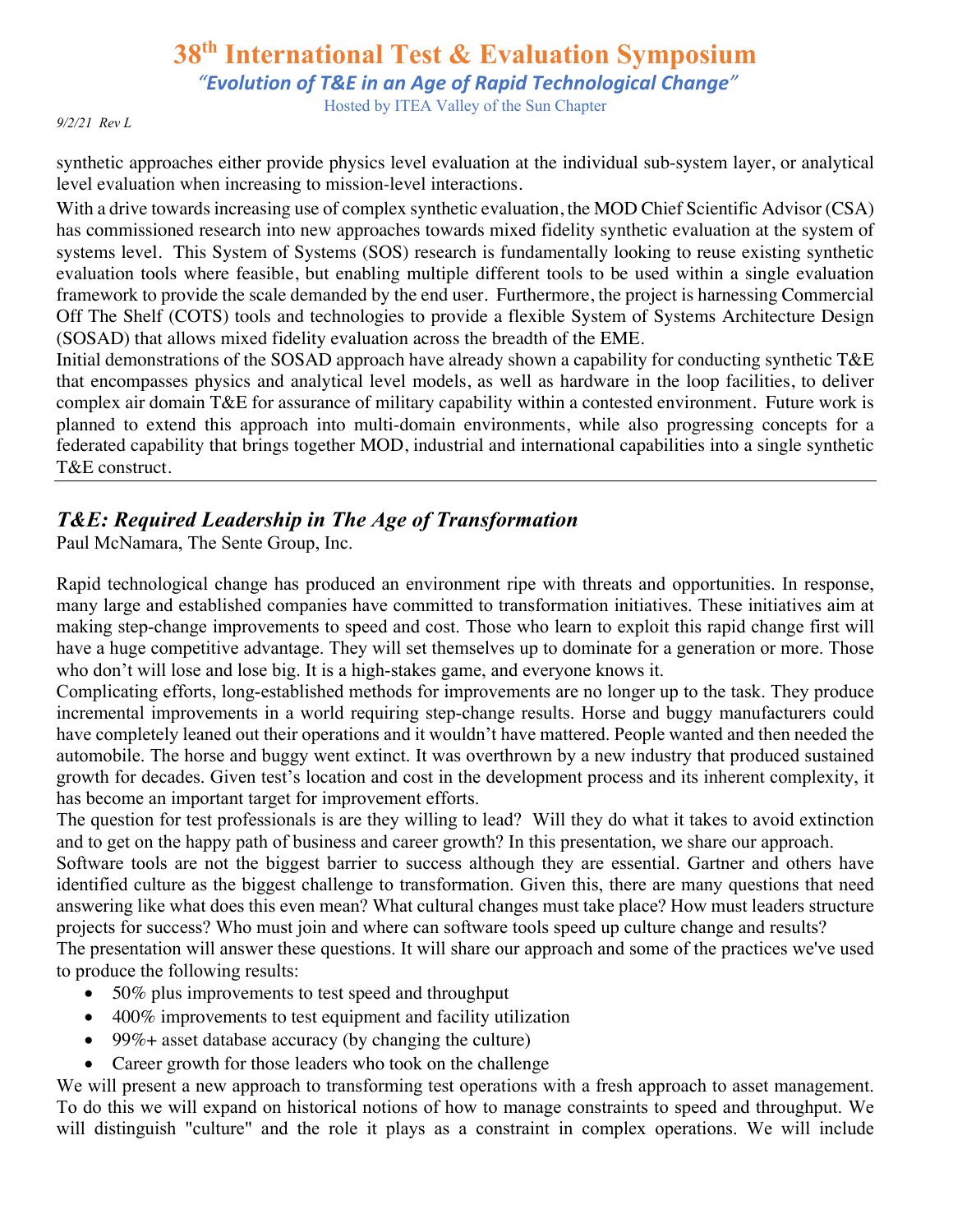# **38th International Test & Evaluation Symposium** *"Evolution of T&E in an Age of Rapid Technological Change"*

Hosted by ITEA Valley of the Sun Chapter

*9/2/21 Rev L*

approaches and practices appropriated from leaders like Bezos, Musk, Jobs, and others. These approaches are essential for dealing with human constraints. Next, we will show how to leverage technology to produce results at scale. Finally, we will address Agile's role in these efforts.

# *Testing for the Future Fight: Necessary Range Capabilities to Ensure Operational Superiority of Defense Systems*

Heidi Perry, MIT Lincoln Laboratories; Hans Miller, MITRE Corporation; Derrick Hinton, SRC

The National Academies of Sciences, Engineering, and Medicine will release a report in early September 2021 assessing the physical and technical suitability of DoD test and evaluation ranges and infrastructure across all domains (land, sea, air, space, and cyberspace). This study was commissioned by the DoD Director for Operational Test and Evaluation and the report will include a comprehensive set of key findings and recommendations to address range deficiencies for testing technologies anticipated to arrive between now and 2035. The report findings are based on testimony from senior military officers and officials from operational, acquisition, and test backgrounds, as well as test and training experts, leading technologists, leaders from relevant commercial enterprises, and individuals with experience in DoD and Congressional budget processes. The report and presentation focus on three fundamental themes: 1) future combat will demand connected kill chains in a joint all-domain operations (JADO) environment; 2) digital technologies are dramatically reshaping the nature, practice, and infrastructure of test; and 3) speed-to-field is today's measure of operational relevance. The presentation will include the report recommendations, which span five broad categories: 1) develop the "range of the future" to test complete kill chains in JADO environments; 2) restructure the range capability requirements process for continuous modernization and sustainment; 3) bootstrap a new range operating system for ubiquitous M&S throughout the weapon system development and test life-cycle; 4) create the "TestDevOps" digital infrastructure for future operational test and seamless range enterprise interoperability; and 5) reinvent the range enterprise funding model for responsiveness, effectiveness, and flexibility.

# *Testing Mixed-Use Networks – Insights Into a Complex Test Process*

Dan Pleasant, Jarrod Tsukada & Kelly Caulk, Keysight Technologies, Inc.

Near-future battlefield environments will contain dynamic ad-hoc networks that include not just communications but also radar/EW and cyber offensive and defensive capabilities. RF signals will be subjected to jamming and spoofing by adversaries, while users must be able to reliably consolidate all of the available information into a single view of the current situation. These systems must be robust against all enemy attacks and survive – and reconfigure themselves – even in the face of lost network nodes, cyber attacks, or even endpoints that have been captured by the enemy. It's critical that such networks be test thoroughly against hundreds or thousands of scenarios before they can be fielded. This paper gives an overview of the kinds of techniques that will be used to test them, and gives some initial insights into the requirements that must be met by the network to allow it to be tested at all. Thinking further ahead, some backend services for warfighter applications will move from the edge to the cloud. Validating network resilience and security against assets that cannot be physically accessed presents a whole new set of testing challenges.

# *The Challenges of Agile Software Delivery for Military Embedded Software Solutions*

Chris Olinde, Andrew Mishoe, Stephens Summerlin & Ken Bailey, Georgia Tech Research Institute

Significant progress has been made in the maturation of tools and processes to shorten the development life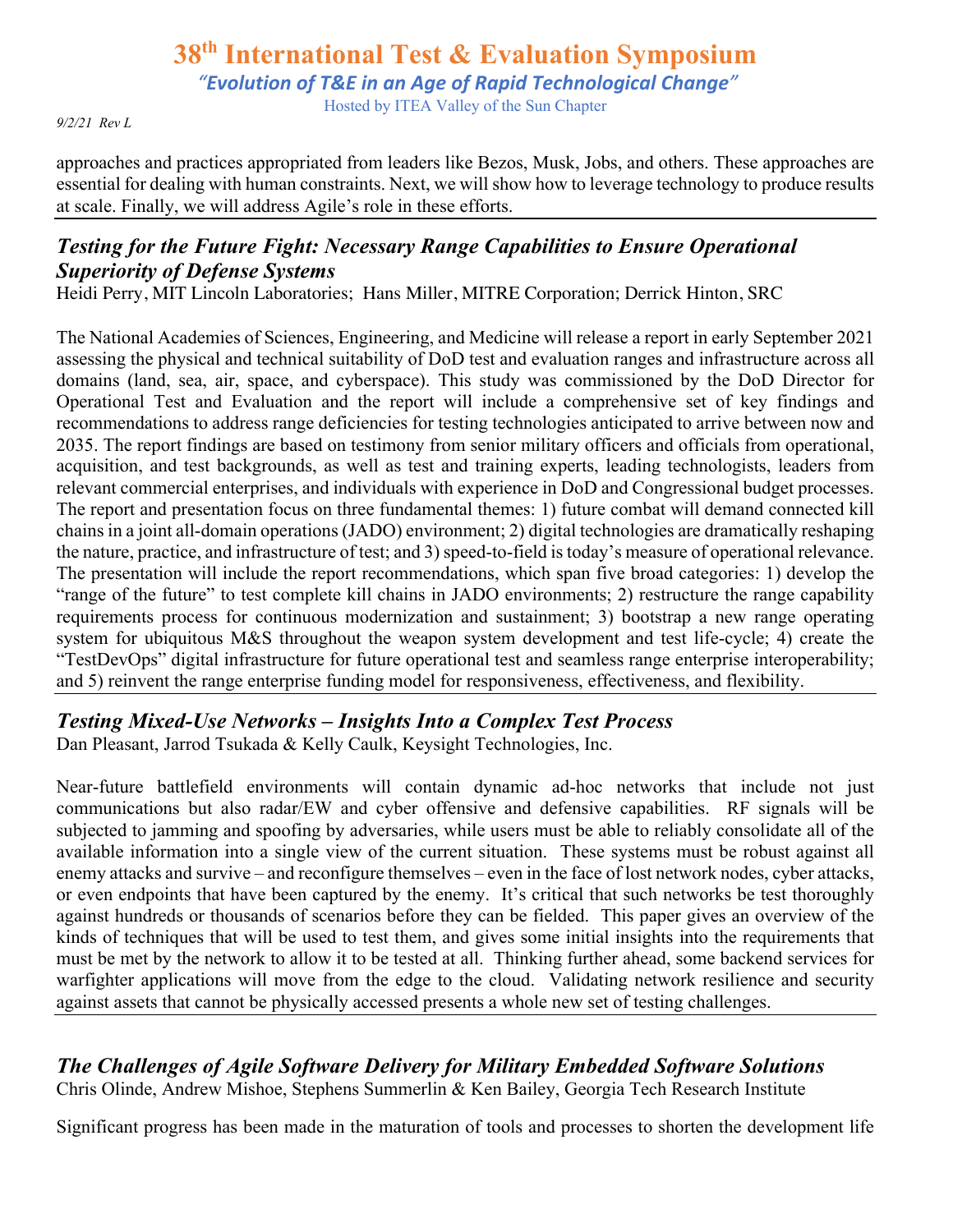*"Evolution of T&E in an Age of Rapid Technological Change"*

Hosted by ITEA Valley of the Sun Chapter

*9/2/21 Rev L*

cycle of software with the goal of providing continuous integration and delivery of high-quality software, commonly referred to as DevOps. There remain several challenges to deploying these practices easily on packaged embedded software solutions for military applications. Two specific challenges will be addressed in this technical session – navigating security requirements and software build reproducibility.

The first challenge is navigating security requirements, while minimizing vulnerability of the system while simultaneously enabling unclassified development and continuous delivery.

A second challenge is meeting the sponsor requirement of delivery of source code and reproducing executable binaries. The challenge is primarily due to the increased complexity of the build and test pipeline, which has to be replicated at a sponsor site in order to satisfy all external dependencies to reproduce software. The effort to standardize around common pipelines and environments frequently makes assumptions about hardware, storage access, and network connectivity that do not hold for secure embedded systems.

Finally, the unique nature of embedded system hardware and interfaces creates tight coupling between components and increases test complexity. Often, availability of hardware or representative interfaces lead to bottlenecks which can limit a team's ability to test and verify functionality.

This paper will present the roadblocks encountered during a recent DoD embedded system development project, the approach that was taken to overcome each issue, and lessons learned that should help to enable continuous delivery to embedded systems of the future.

# *The Queensland Flight Test Range (QFTR)*

Rob Dunn & Jim Parkes, QinetiQ Australia Pty Ltd

The Queensland State Government has a vision to be a world leader in Unmanned Aerial System (UAS) technology and their applications. A key enabler in achieving this vision is the development of the Queensland Flight Test Range (QFTR). The QFTR is a Queensland Government sponsored facility operated by QinetiQ Australia. The QFTR is located at Cloncurry Aerodrome in north-west Queensland.

The QFTR is a commercially operated facility available for both civilian and military use and provides the ideal location to test, trial and evaluate UAS and payloads in a safe, managed environment. The QFTR has relatively low levels of conventional aircraft traffic, an excellent 2000-metre primary runway and a graded 1150-metre secondary runway.

The surrounding uncontrolled Class G airspace has low traffic levels and large areas of unpopulated land below. There are significant airspace volumes of varying dimensions available to meet specific UAS trial requirements. Whilst similar capabilities exist in Europe and North America, this commercially operated Range is unique to Australia and the Asia Pacific (APAC) region. It is designed to cater for large, high speed platforms, platforms with long endurance and/or high-altitude attributes, and teaming/multi-platform operations in a common user environment.

QinetiQ used first-principles risk management approach to develop the operational procedures for the QFTR in a regulatory environment silent on Flight Test Range operations.

The QFTR currently offers:

- Approved and licensed operators to fly and test UAS of all weight classes in a safe and controlled environment;
- BVLOS approvals through the provision of ground based surveillance systems;
- Airspace design and approvals to meet the needs of the user trials and manage ground and air risk;
- Safety Case development (SORA based) and Regulatory approvals;
- Local aviation stakeholder/land owner engagement on behalf of users;
- Range surveillance safety services through tactical identification of air risks;
- Operations under a QinetiQ Remotely Piloted Aircraft Operator's Certificate (ReOC);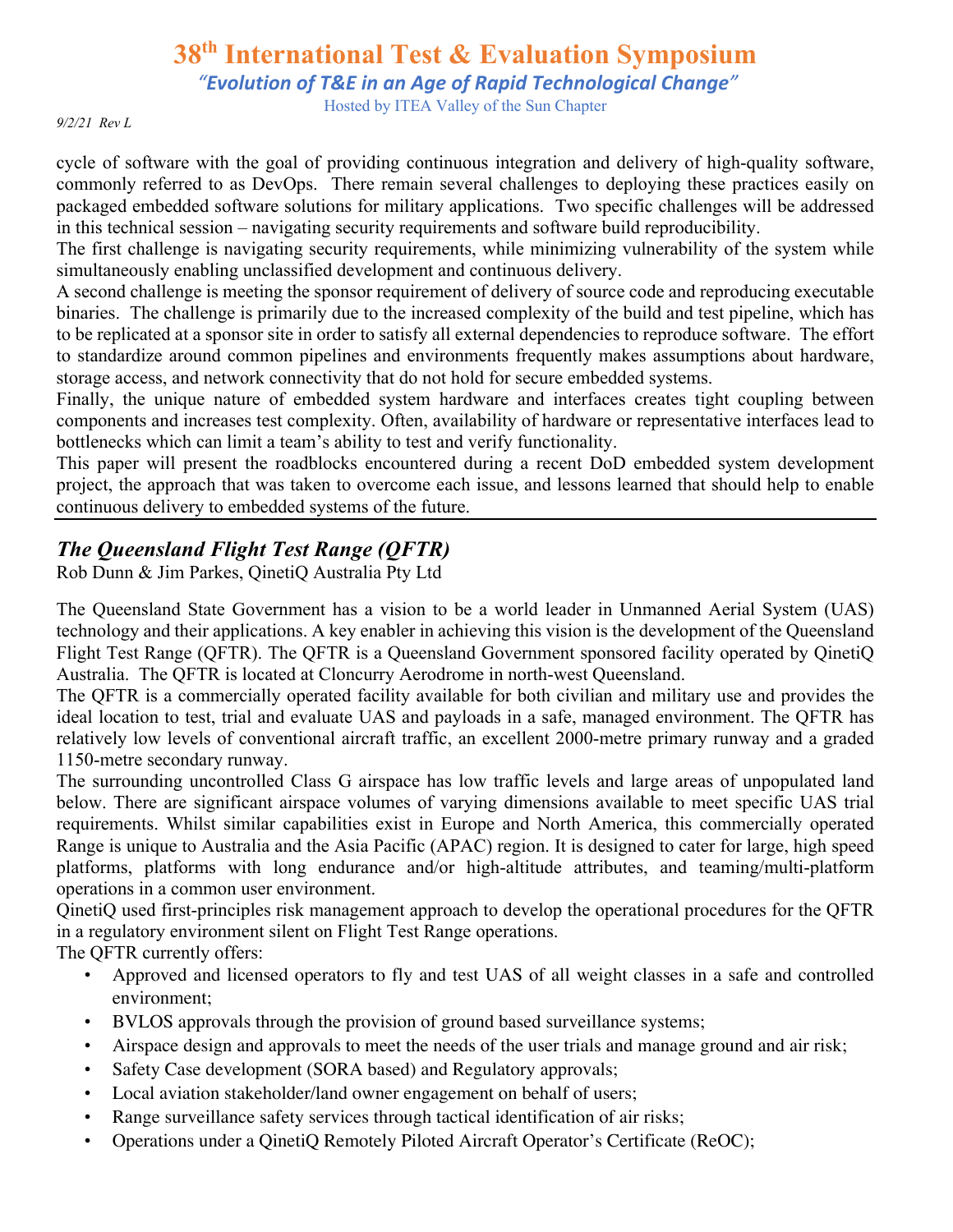*"Evolution of T&E in an Age of Rapid Technological Change"*

Hosted by ITEA Valley of the Sun Chapter

#### *9/2/21 Rev L*

- Emergency response planning and coordination; and
- Provision of aeronautical information and weather briefings to facilitate FTR operations.

The option for QFTR staff to secure complex regulatory approvals on behalf of users within existing regulatory frameworks, including detailed SORA applications and extensive stakeholder engagement, reduces the time and resource burden on users of the Range.

Additionally, QinetiQ holds a ReOC and can offer an induction service for users that may not hold an Operator's Certificate. This is particularly beneficial for smaller operators or international clients.

With planned future capability enhancements, the Range will expand into a broader Aerospace Test Facility that will facilitate:

- Complex flight trials and payload testing supported by a Live Virtual Constructive (LVC) capability;
- Integration of T&E instrumentation with more complex mission control systems and infrastructure;
- Counter UAS research:
- Manned/Unmanned Teaming testing;
- UAS air weapon testing; and
- Long range and guided munitions testing.

"The QFTR is a critical component of the overall drone ecosystem, as both an enabler and connector of hightechnology UAS programs and initiatives." Greg Barsby - Managing Director QinetiQ Australia.

### *The Use and Benefits of Modeling and Simulation with Autonomous Testing*

John Whitt & Paul Bounker, Aberdeen Test Center/Ground Vehicle Systems Center

Autonomous systems are becoming more and more pertinent in today's world. The question that comes into play is how do you accurately and effectively test these systems to ensure safety and functionality? As these systems evolve so have modeling and simulation tools. Current gaming engines have high fidelity physics based simulation capabilities making it easier to simulate autonomous vehicle testing. Using these tools, testers can now integrate terrain models, mobility models, sensor models, and autonomy software together creating a virtual testing ground. Simulations will now be able to take digital twins of autonomous vehicles and have them interact with weather, obstacles, and even degraded sensors. With the use of these tools, testing can now be broken down into three stages. The first stage would require the autonomy software to be provided and integrated into the simulation. Once it is integrated, as vehicles undergo development before prototypes are built, thousands of simulations can be run using the autonomy kits software. This saves money as no hardware has to be built. Issues noticed during the simulations can be fixed in the software before prototypes are ever built. With the use of a high-performance computer, thousands of scenarios can be run quickly and returned producing edge case scenarios. Even still, pass and fail criteria can be assigned, and the results coming from the high-performance computer can not only give you edge case scenarios but also how many times it passed and failed. After the software is developed enough, the software can now progress to stage 2. Stage 2 testing involves the simulation mentioned in stage 1 but adding a Hardware in the Loop (HITL) element. HITL allows the use of simulators that already exist such as Aberdeen Test Center's (ATC) Roadway Simulator (RWS). The RWS is a treadmill for military vehicles. The RWS can integrate a live autonomous vehicle with virtual autonomous vehicles as well as virtual weather and obstacles. Stage 2 ensures that the software is not telling the vehicle to perform certain functions that the actual hardware is not capable of. One advantage of this approach is you have taken your 1000s of simulation and have reduced it down to 100s while still only using one live prototype. After the goals of stage 2 are met, the autonomous vehicle under test can now proceed to stage 3. Stage 3 involves live testing of the vehicles in a controlled environment. This environment involves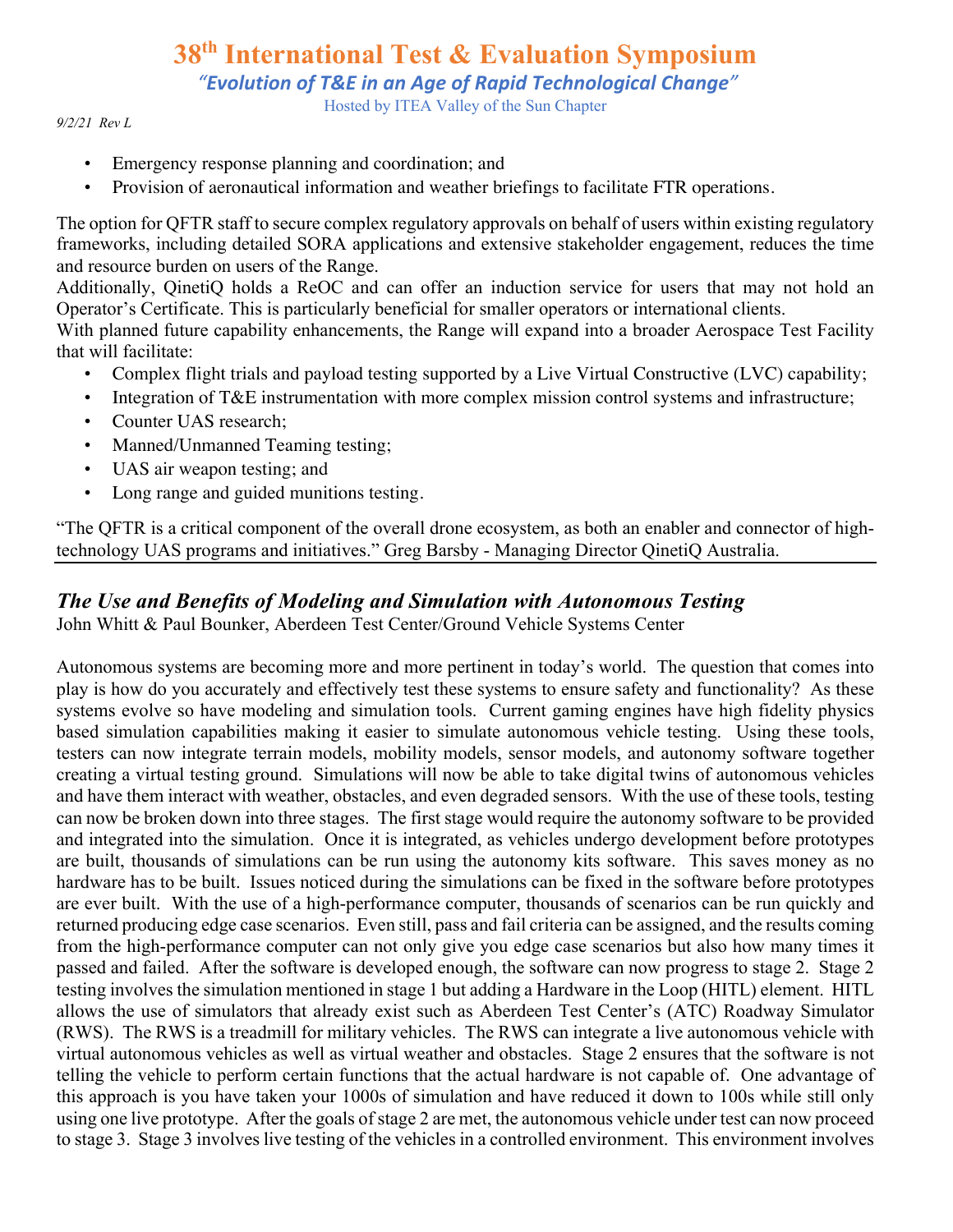*"Evolution of T&E in an Age of Rapid Technological Change"*

Hosted by ITEA Valley of the Sun Chapter

*9/2/21 Rev L*

using a hardware/software applique kit that is installed over top of the autonomy software. This kit would shut the vehicle down if it went out of locational boundaries, came too close to obstacles, noticed a vehicle failure, or noticed a change in status of the emergency stop that part of the vehicle. How the vehicle is stopped and when it is stopped is completely configurable. Stages 1, 2 and 3 are already being implemented as part of a project called the Autonomous Systems Test Capability (ASTC).

# *Topic Modeling and Visualization for Test Incident Report Data*

Sage Leone, University of Maryland; Jamie Infantolino, US Army Research Laboratory; Adam Childs & Cleon Anderson, US Army Research Laboratory/Parsons

Testing at the U.S. Army Aberdeen Testing Center (ATC) is producing data at an increasing volume, velocity, and variety. In order to handle this growing amount of data, less resource-heavy approaches to analysis need to be implemented. This research leverages the big data resources available at the Army Research Laboratory High Performance Computing (HPC) center to create an automated classification system for data records. Using Apache Spark's MLlib and SQL libraries, a topic model using Latent Dirichlet Allocation was developed to quickly and correctly categorize Test Incident Reports from vehicle testing at ATC. These results were compiled into clear visualizations, allowing trends to be quickly observed and used to directly improve the testing process. Building on previous research on the use of HPC resources, this topic model further reduces the time and personnel spent on data analysis. In the future, further integration with Hadoop, Hive, and new Spark Streaming technologies, as well as generalizing this product for other datasets, could lead to faster and more widely accessible results.

### *Use of DOE Tools in a Development Laboratory*

Jasveer Ramroo Beni, Master Builders Solutions Construction Chemicals, LLC

Our technical team throughout the ORA (Orient-Russia-Africa region) underwent training for Design for Six Sigma with the aim to improve the efficiency of our laboratory and development activities. As a result, one of the concepts from Design for Six Sigma is the Design of Experiment (DoeE) which we nowadays use in several of our research and development projects. DoEs help us to use our technical expertise in a streamlined and scientific approach for several benefits such as:

- Screening large numbers of raw materials for a particular project
- Identifying interesting interactions which impact product performance
- Building predictive modelling or formulation guidelines
- Optimization of existing product formulations with respect to cost or performance benefits
- Sharing of information across countries using statistical tools, and data derived from DOE is like having one common language

I will put up a short presentation, summarizing the above points with some examples of completed Design of Experiments and data analysis and how the above-mentioned benefits contribute to the scientific testing and evaluation in a R&D lab as ours.

# *Using Natural Language Processing to Construct a Knowledge Graph of Test Incident Reports*

Sagar Indurkhya, PhD, Hector Vazquez, Aakash Indurkhya, and Ciro Donalek, Virtualitics, Inc.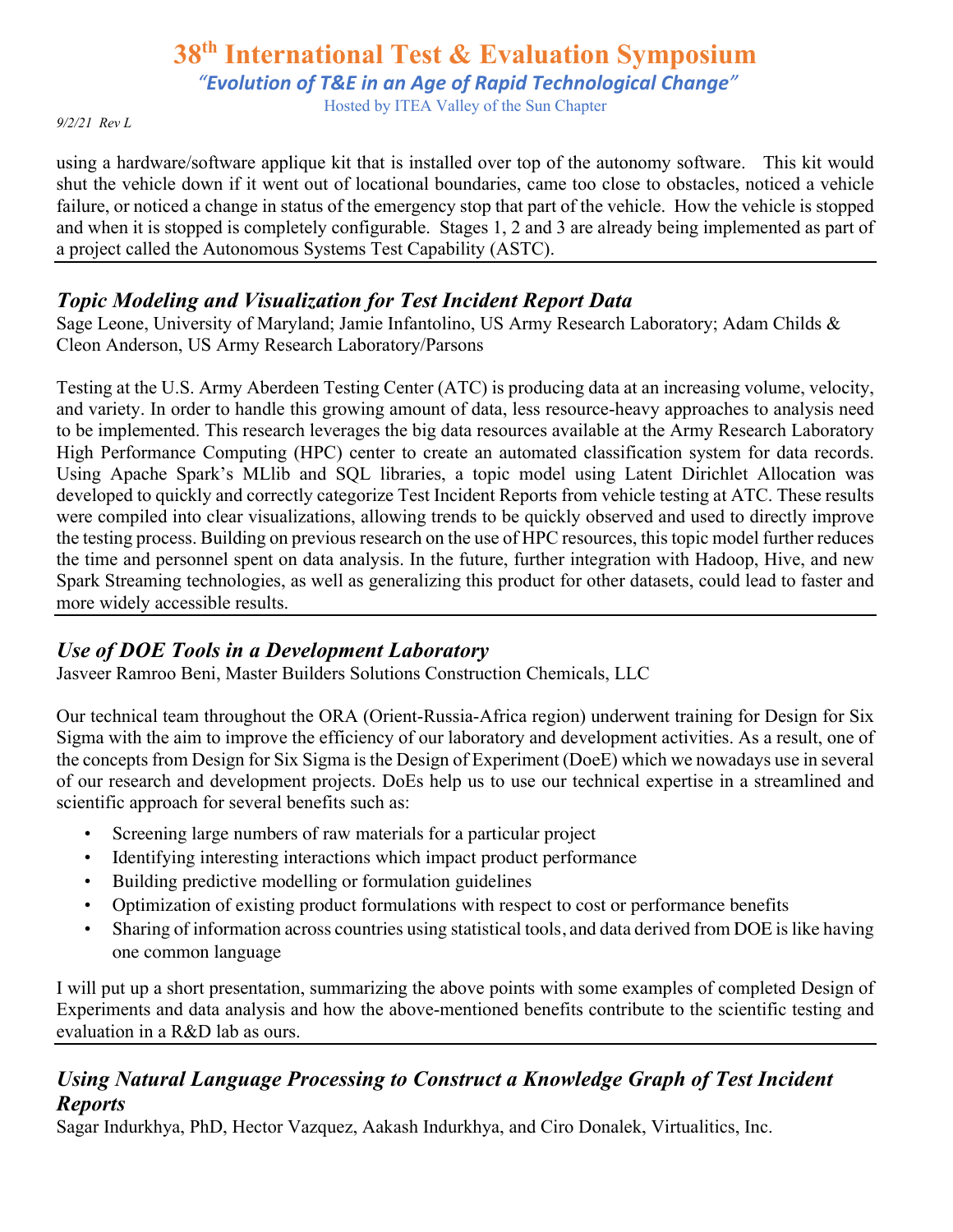*"Evolution of T&E in an Age of Rapid Technological Change"*

Hosted by ITEA Valley of the Sun Chapter

*9/2/21 Rev L*

It is often the case that a Test Incident Report (TIR) makes note of an observation that has been reported in many other TIRs, so that the noted observation is an example of a pattern. The Test and Evaluation (T&E) operator desires to identify such patterns so that related observations can be consolidated, a comprehensive solution can be developed, and duplication of work can be avoided. However, the identification of such a pattern is slow and difficult because of the tedious manual effort required to identify members of the large corpus of TIRs that are relevant (with respect to the observation of interest) and then analyze the large volumes of data associated with each identified TIR. To this end, we have developed a computational procedure for automatically identifying common patterns observed across many TIRs and producing relevant visualizations of the datasets associated with the identified TIRs.

The procedure takes as input a corpus of TIRs and associated datasets (of sensor data). The procedure outputs a Knowledge Graph, which is a type of network graph in which each node corresponds to a TIR and two nodes are connected by an edge if the two corresponding TIRs are semantically related; two TIRs are semantically related if they make the same observation (e.g. "the engine is leaking coolant") even if each TIR expresses the observation differently (e.g. "the engine is leaking coolant" vs. "coolant has leaked out of the engine"). The procedure takes the form of a Natural Language Processing (NLP) pipeline, consisting of a sequence of stages involving: the preprocessing and tokenization of each TIR in the input corpus, recognition of named entities, alias resolution, semantic parsing (using a Universal Dependency parser), and extraction of eventrepresentations (i.e. a structural representation of the semantic roles encoding knowledge of "who did what to whom") via the application of a (small) set of structural transformations.

A T&E operator can query the Knowledge Graph output by the procedure in order to automatically identify subsets of the corpus of TIRs, with the TIRs in each identified subset being semantically related to one another (and thus likely to be sharing related observations that collectively form a pattern). Additionally, the Knowledge Graph can be queried in more specific ways by requiring that the identified subsets either be semantically related to a specific TIR of interest or pertain to a specified named-entity or event - in this way, a T&E operator can rapidly search the corpus of TIRs to identify related TIRs that are relevant to an observation of interest. Finally, each identified subset of TIRs is automatically associated with a set of 2D and 3D visualizations of relevant sensor data (i.e. sensor data that corresponds to the named-entities and events extracted by the NLP pipeline that are common to the identified subset of TIRs) – these visualizations can help a T&E operator quickly perform a quantitative analysis of the identified pattern.

# *Value of Testing Certifications for Agile & DevSecOps*

Andrew Pollner, American Software Testing Qualifications Board

Testing is in a state of evolution as Agile, DevOps, and now DevSecOps are the new methods and practices by which software-intensive systems are developed and maintained. Great efficiencies have been gained with automation playing an ever larger role in development, testing, and deployment. With a "shift-left" mindset, T&E professionals are now more involved, and earlier in the process. The challenge for T&E professionals is to learn and adapt skills to better align with this new approach to the software lifecycle. Test techniques need to be honed, and automation needs to be better understood and applied. Automation is not only used in testing but has been integrated to quickly and efficiently build and move code from unit to system testing, then to production, and finally with monitoring, feedback, and continuous improvement steps that lead to increased quality. This iterative process adds overall complexity which needs to be understood by T&E professionals so that it can be managed and mitigated when problems surface. ASTQB facilitates and enables upskilling through a rich body of knowledge in testing that addresses this evolving software lifecycle shift while ultimately helping advance the T&E profession.